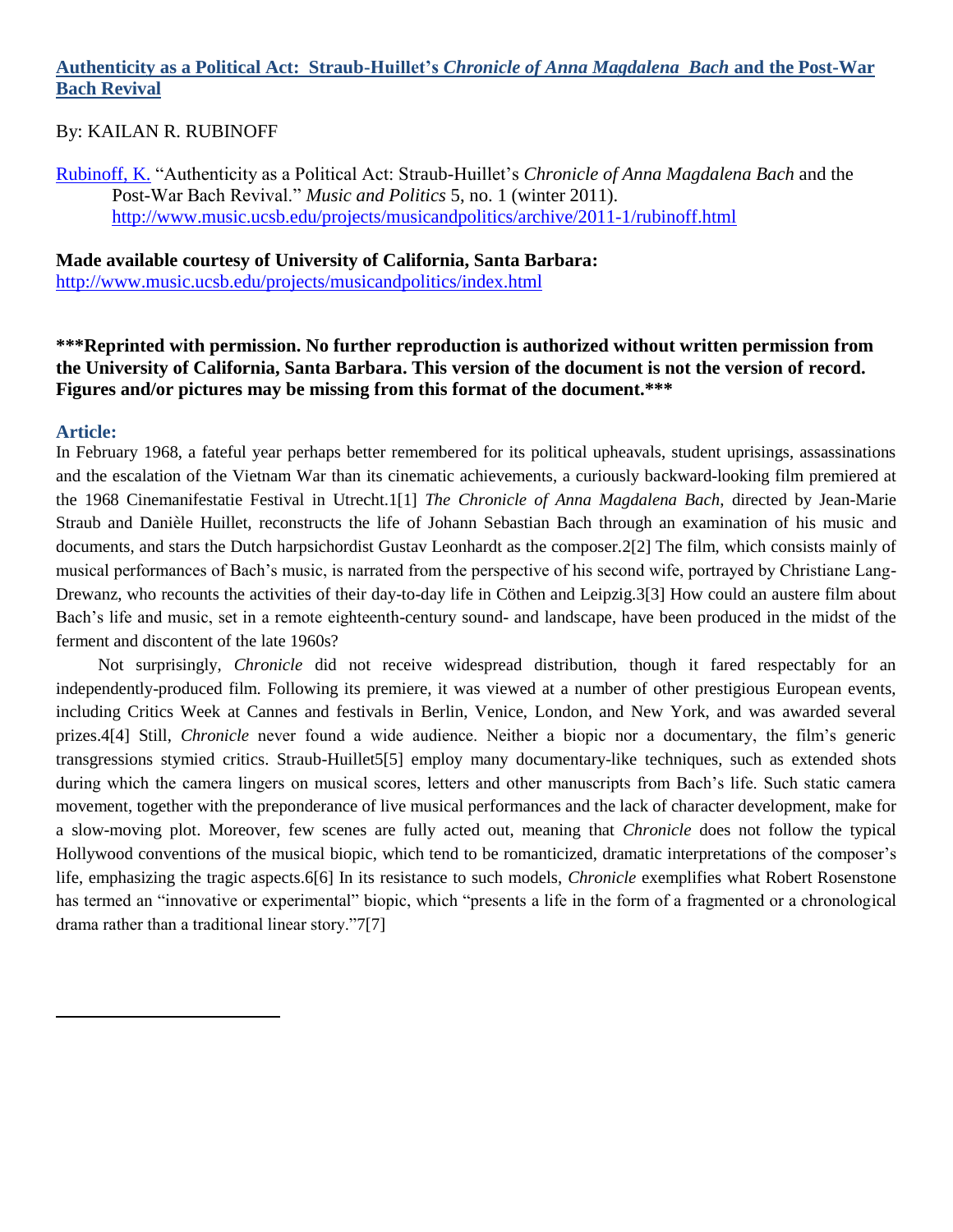This lack of a conventional narrative structure meant that many disenchanted reviewers for the mainstream press in Germany and the U.S. found the film "deadly dull."8[8] Penelope Gilliatt of the *New Yorker* quipped, "Sometimes I watched the moments when the pretend Bach changed manuals on the harpsichord, and sometimes I fell into things that never get into reviews, like thoughts of dinner, and what to do with your life, and how bitterly cold the air-conditioning can be in America."9[9] Following the premiere, a Dutch critic for the *Volkskrant*, a left-leaning daily, posted a similarly snarky headline: "A soundtrack of Bach does not a film make."10[10]

It was not only *Chronicle*'s slow pace that made it lack commercial appeal. *Chronicle* is also a film oddly out of sync with its own time, in terms of its use of technology, its setting and its topic. It is low-budget and low-tech: the directors employ black and white film and period costumes while eschewing special effects and even stereophonic sound.11[11] Moreover, with Bach as its rarefied subject, an iconic figure of classical "high art" music, *Chronicle* seems both disengaged from the pressing social issues of the 1960s and from the musical tastes of that decade's youth culture. This distance from more worldly contemporary concerns was not lost on the avant-garde French director Jean-Luc Godard, who, despite providing financial backing for *Chronicle*, nevertheless complained about the film's lack of ―relevance to contemporary problems.‖12[12] Certainly Godard's own work is far more explicitly ideological; his controversial films and his outspoken leftist political views would make him a cult hero of the May 1968 movement in Paris.13[13] Indeed, it is striking to contemplate that two of Godard's most politically-engaged films were shown alongside *Chronicle* in the 1968 festival circuit.14[14] That Godard's films continue to resonate in the collective memories of '68ers is indicated by their prominent position on the programs of major 1968 film retrospectives held during the recent fortieth anniversary year, including those of the Film Society of Lincoln Center and the Film Forum in New York, and Cinema '68 in London. *Chronicle*, however, was conspicuously absent.15[15]

*Chronicle* has occasionally been revived at German avant-garde cinema exhibitions and Bach festivals, and if it remains relatively obscure to the general public, it is known to film studies scholars and Bach aficionados.16[16] The austerity of Straub-Huillet's aesthetic, their economy of means and camera movement, and their artistic singlemindedness have won these directors praise as "filmmaker's filmmakers."17[17] As such, *Chronicle* has proven to be a rich text for analysis, particularly from the perspectives of literary and film theory. Maureen Turim, who conducted a frame-by-frame study of the film, argues that Straub and Huillet manipulate classic cinematic codes in *Chronicle* to construct an alternative narrative, which she associates with minimalism (after Roland Barthes) or "écriture blanche" (after Christian Metz).18[18] Other scholars have analyzed the film's connection to "counter-cinema," Brechtianism and Marxist ideology.19[19]

Still, while *Chronicle* receives a passing mention in recent studies of film music, music scholars have for the most part paid it little attention.20[20] Indeed, the composer biopic is a frequently-maligned genre among musicologists, who tend to be suspicious of such films for their historical inaccuracies, their Romanticized accounts of musicians' lives, and their facile mapping of biographical events to musical ones.21[21] Yet *Chronicle* cannot so easily be discounted on these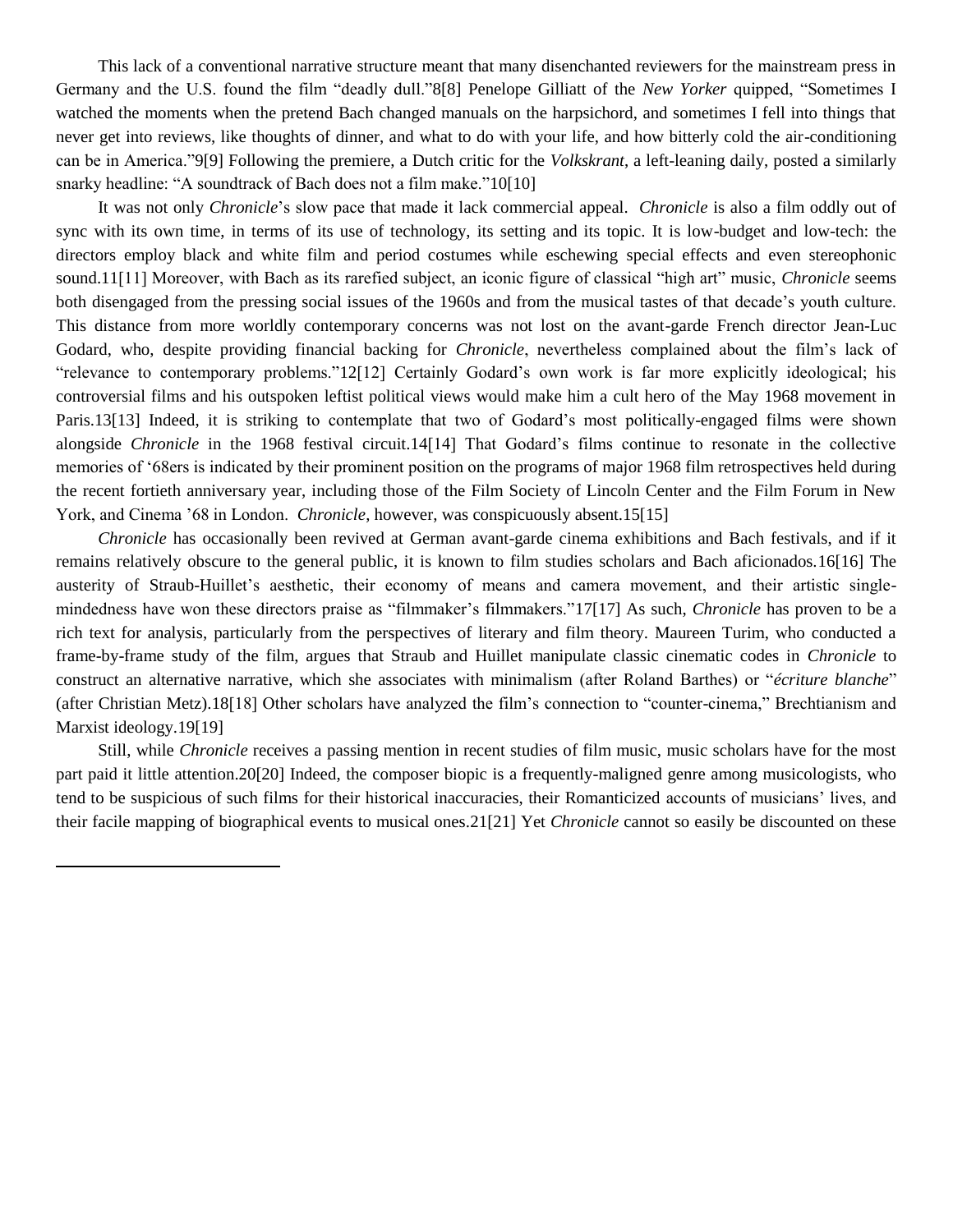grounds. Arguably, it is of interest not only to film scholars, but also to historical performers and music historians interested in the development of the twentieth-century Early Music movement. As such, I will attempt to give *Chronicle* a ―musicological‖ reading here, considering the film not just as a work of art, or as a text to be deciphered, but rather as an historical document—a document not unlike the Bach manuscripts and other remnants of the composer's life scrutinized by Straub-Huillet's camera. What does the film tell us, for example, about Bach performance practice in 1968? How is the eighteenth century—and specifically, the *music* of the eighteenth century—represented in this film, and for what purpose? Moreover, what could an analysis of the film contribute to the historiography of the Early Music movement, and to our contemporary understanding of post-World War II Bach performance practice and reception?

Created in the late 1960s, at what I argue was a transitional moment in the Early Music revival, Straub-Huillet's film brings together some of the most prominent historical performers of the time surrounding the music of a key figure, J.S. Bach. In their attempt to recreate the life and music of this composer on the screen, the directors and performers grapple with issues fundamental to the project of historical revival: authenticity in musical performance, the relationship of the artist's biography to the interpretation of the work, and the relationship between music and political ideology. *Chronicle*, as a product of these negotiations, presented an influential model of how to perform Baroque music "authentically," one which had a lasting impact on the post-war Early Music movement. An important film from historical and aesthetic standpoints, *Chronicle* also articulates a powerful political message relevant to post-war European society: Bach's life and works become an allegory, presenting a critique of fascist and capitalist exploitation of the artist. As such, *Chronicle* is more than an antiquarian film about the eighteenth century: it is just as much a product of 1968 as the work of Godard, Bertolucci, and other figures associated with the cinematic avant-garde of that period.

# **Performing Bach "Authentically" on Film**

 $\overline{a}$ 

In the opening minutes of *Chronicle*, the credits roll silently across the screen in white typescript on a stark black background. Suddenly, the audience is confronted by sound: the first movement of the Brandenburg Concerto no. 5, specifically the final instrumental tutti before the beginning of the harpsichord cadenza (mm. 147-154). The credits give way, towards the end of the cadenza, to a shot of the back of a bewigged Gustav Leonhardt, whose nimble hands move rhythmically across the coupled manuals of a harpsichord (the upper manual might appear—to a viewer unfamiliar with harpsichord mechanics—to be moving of its own ghostly accord). Gradually the camera tracks backward to show the other musicians, also in wigs and costume, one holding a violin (*sans* chin and shoulder rest), the other a wooden transverse (not Boehm-system) flute.22[22] For an audience in 1968, this Brandenburg Concerto performance would have been at once recognizable music, yet also jarringly unfamiliar-sounding on period instruments; the foreignness of period costumes and wigs would arouse further curiosity (see VIDEO EXAMPLE 1).23[23]

### **VIDEO EXAMPLE 1 IS OMITTED FROM THIS FORMATTED DOCUMENT**

That the viewer-listener is transported to an alien eighteenth-century land- and soundscape is not just a cinematic exercise in imaginary time-travel. Through this opening sequence, which sets the tone for the entire film, Straub-Huillet make a strong aesthetic statement, placing *Chronicle* squarely at the center of the so-called "authenticity debates" surrounding the field of Baroque performance practice. These debates had been raging in Germany, England and America from the 1950s on as performers, musicologists and critics alike were asking essential questions about the relevance of historical inquiry to musical interpretation.24[24] What, for example, might it mean to perform music "authentically"? To what extent was it possible to recreate the conditions surrounding the original performance of a musical work? Could one ever truly establish the composer's intentions? And was this even desirable?25[25]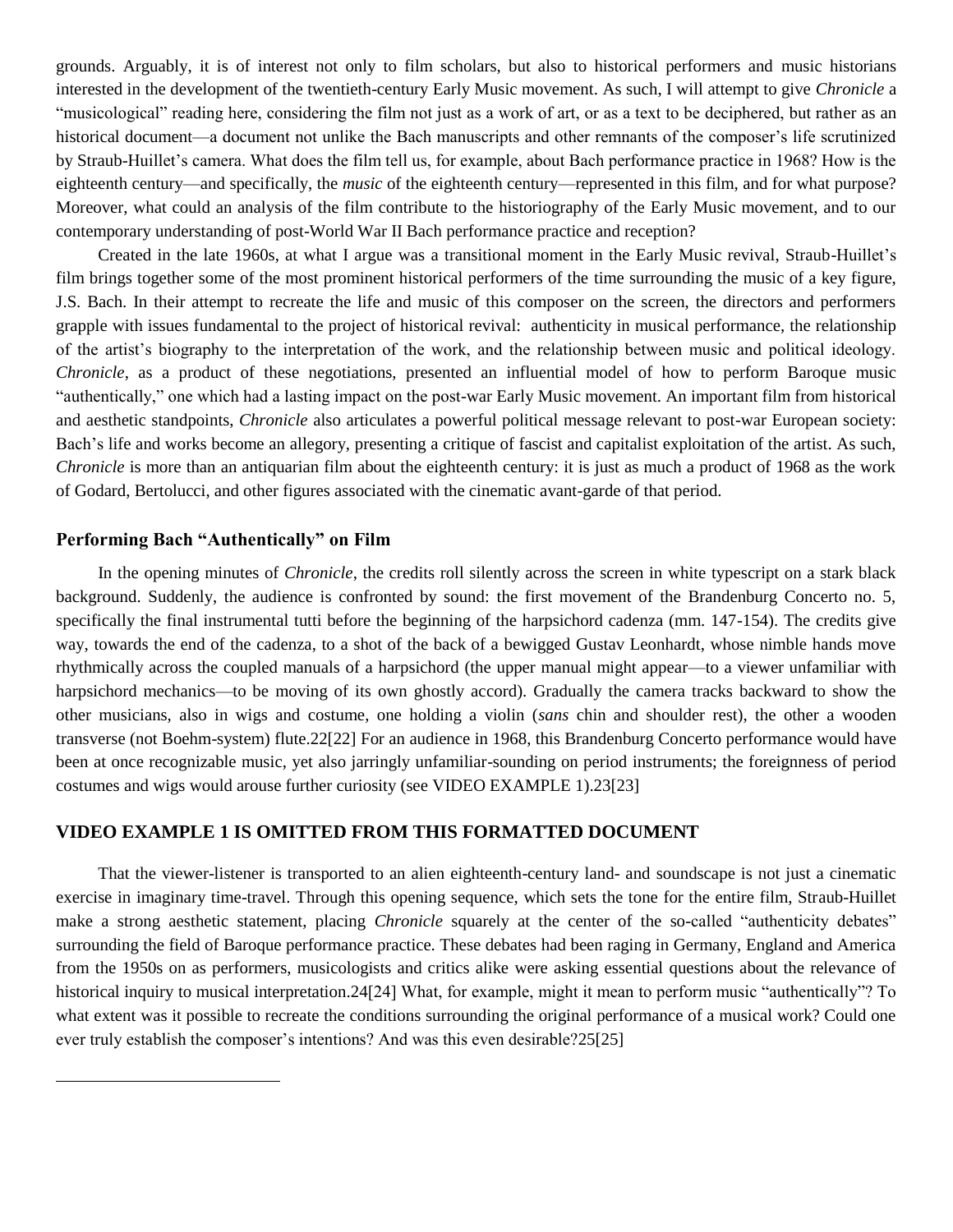In *Chronicle*, Straub and Huillet convey their position on authenticity in their meticulous attention to historical minutiae, both visual and aural, and in the details of the film's production. The film was shot entirely on location at various "Bach sites" in West Germany and in the German Democratic Republic, including Eisenach, Arnstadt, Erfurt, Weimar, Dresden, Leipzig, and Mülhausen. Where one significant location no longer existed—the St. Thomas School in Leipzig, which was torn down in 1902—Straub-Huillet accentuate its very absence through cinematographic artifice: during a performance of the cantata "Preise dein Glücke, gesegnetes Sachsen", BWV 215 (shot 57), they show instead a rear projection of the building's image, with a shot of a burning torch on the left, and the composer conducting from the harpsichord (see FIGURE 1).26[26] Most of the screenplay's text is taken verbatim from Bach documents, such as his letters, manuscripts, and necrology; while conducting research for the film in the late 1950s, Straub and Huillet traveled extensively throughout Germany in order to view and copy these documents themselves.27[27] The camera often lingers on shots of these texts and music manuscripts as Bach's music plays in the background, as in shots 9 through 32, which are accompanied by the Largo of the Trio Sonata No. 2 in C Minor for Organ, BWV 526. With only a few exceptions (Bach's rebuke by the Leipzig town council, shot 44, and Johann Elias Bach's announcement of the vice-rector's suicide, shot 88), very little of Bach's life is dramatized or acted out in the conventional sense. Ironically, it is the presence of the Bach locations and documents in the film that foregrounds the very fact that there *is* no surviving "chronicle" of Bach's life: confronted by his monumental musical achievements, we are forced to piece together our understanding of this complex musician, composer and artist from fragmentary sources of information.

## **FIGURE 1 IS OMITTED FROM THIS FORMATTED DOCUMENT**

## **FIGURE 2 IS OMITTED FROM THIS FORMATTED DOCUMENT**

 $\overline{a}$ 

In an interview with Andi Engel, Straub discussed the documentary-like aspects of his approach to historical fidelity, frequently stressing the labor and extensive research involved in the film's production.28[28] He noted that the musicians and other characters in *Chronicle* are costumed in wigs, including the choristers who portray the young boys of the St. Thomas School, period jackets and dresses (many of which they designed themselves, "after old prints"), buckled shoes, and even spectacles, which they had specially made according to the performers' prescriptions.29[29]

Such a documentary approach also extends to the use of period instruments in *Chronicle*. Indeed, it is one of the earliest films to employ original instruments or copies on screen, a fact that warranted it a mention in Harry Haskell's account of the historical performance movement as an indication of "early music's gradual absorption into twentiethcentury mass culture."30[30] While it might be a stretch to suggest that a relatively little-known independent film is representative of "mass culture," it is certainly arguable that the use of harpsichords, viola da gambas, Baroque oboes and other instruments from Bach's time on screen made them more widely known to the public. If record collectors might have been familiar with the sounds of period instruments, for example by listening to August Wenzinger, Gustav Leonhardt or Nikolaus Harnoncourt's pioneering Bach recordings, Straub-Huillet were providing their audience here with both an aural and a visual component. Straub-Huillet's camera at times focuses on the instruments for extended periods, as in the opening Brandenburg performance described above, and also during a performance of the Magnificat in D Major, BWV 243 (no. 11, "Sicut locutus est", shot 33). Here, the camera gradually tracks from a shot of the organ continuo player, to show two violoncellists playing without endpins, a Baroque bassoon, and three valveless trumpets; Bach, again with his back to the camera, is shown directing the ensemble (see FIGURE 2). The camera's attention to these instruments indicates that they, too, are an essential part of the cinematographic spectacle of historical reenactment and more importantly—part of Straub-Huillet's authenticity aesthetic.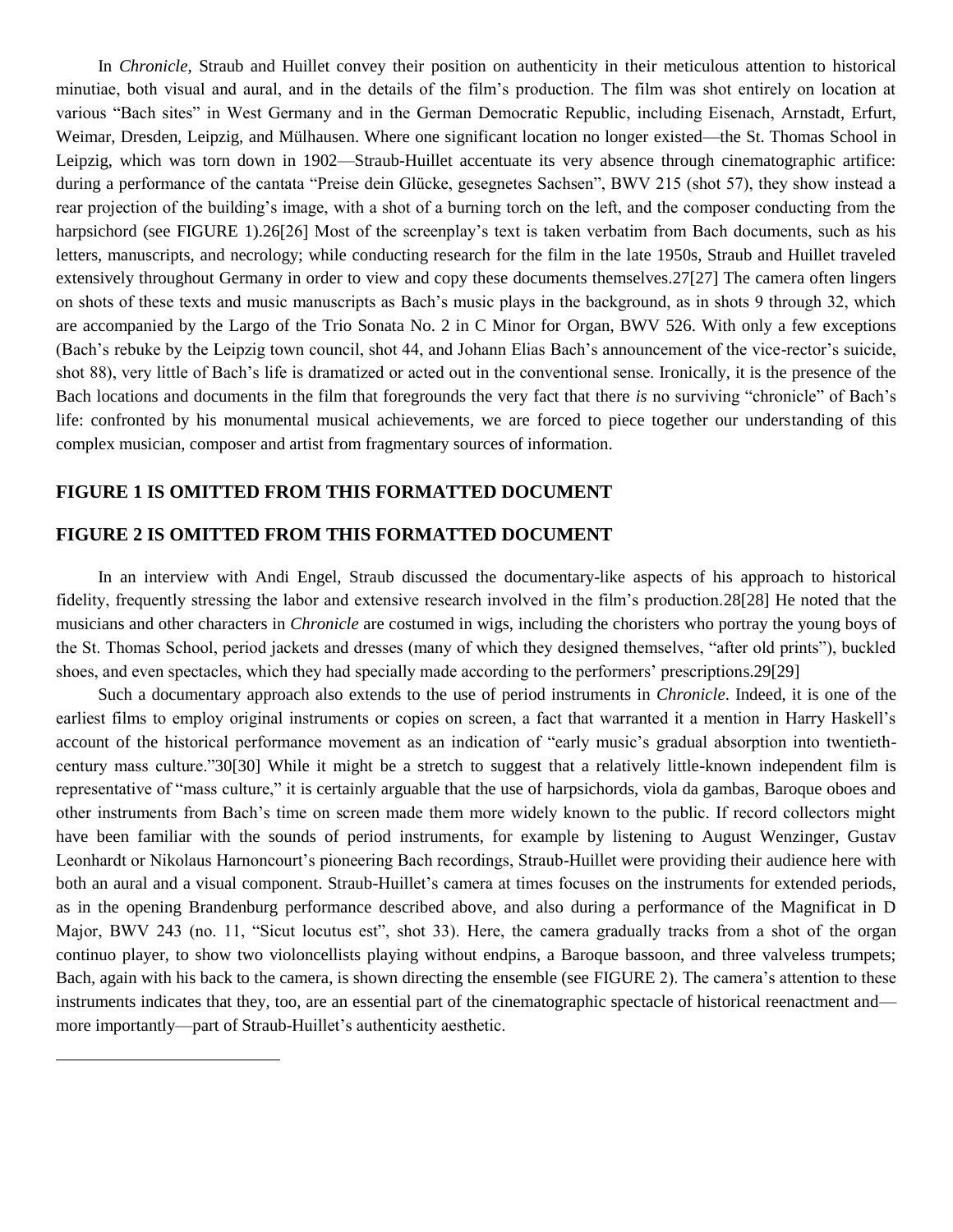Straub discussed the specifics of the instruments used in *Chronicle* on several occasions in interviews with the press, demonstrating a remarkable familiarity with aspects of eighteenth-century performance practice for a non-musician. As he remarked to Andi Engel,

There are some original instruments among the ones we used, the oboes are all original. There are also copies, the violins for instance, they used to play standing, which is not done any more, and the violinists played without the chin-support. No, we kept a bloody good eye on those details.31[31]

Even more striking, Straub takes credit for having spurred the musicians towards greater fidelity to the performing forces and instruments of Bach's time. In a 1968 interview in the German periodical *Film*, Straub noted the difficulty of finding a choir willing to perform Bach's cantatas with only three boys on each part.32[32] When told that natural trumpet playing was not possible in the modern day. Straub nevertheless insisted upon it, and remarked that, "In the meantime they've managed it, not without some impetus from my film project."33[33] While some of Straub's assertions might have been exaggerated, 34[34] they do suggest Straub's realization that claims to authenticity would have resonance for an educated sector of his audience.

Not only did Straub-Huillet go to great lengths to employ period instruments in the film, but they were also extremely selective in their choice of musicians to appear on the screen. They engaged professional performers rather than actors to portray Bach and other figures, and these musicians were actually playing during filming. Specifically the directors chose three leading figures at the vanguard of the post-war historical performance movement: Gustav Leonhardt, who like Bach himself performs in *Chronicle* on harpsichord, organ and as conductor; August Wenzinger, who directs the Schola Cantorum Basiliensis; and Nikolaus Harnoncourt, who appears on screen as Bach's patron, Prince Leopold of Cöthen, performing on viola da gamba and with his ensemble, Concentus Musicus Wien, as his "court orchestra."35[35] Leonhardt, Wenzinger and Harnoncourt were among the first musicians to attempt to put an understanding of Baroque ornamentation, fingerings and bowings, tempo, rhythm and performing forces into practice, as gleaned from seventeenthand eighteenth-century treatises; in the 1950s, they were also releasing some of the first period instrument recordings of Bach's music. Through such recordings, interest in historical performance was spreading beyond specialists more widely to the general public. As Straub and Huillet relate in a 1995 interview, they had themselves first discovered Leonhardt some ten years before making *Chronicle* by listening to one of his Bach LPs, which they had borrowed from a friend.36[36]

Prior to World War II, historical performers were at the fringes of classical music culture: critics and "mainstream" professional musicians sometimes considered them antiquarians, dilettantes or regressive for rejecting more ―technologically advanced‖ modern instruments.37[37] However, by the mid-1960s Leonhardt and Harnoncourt were gaining recognition as Bach interpreters through their recordings for such major labels as Deutsche Harmonia Mundi and Telefunken's *Das Alte Werk* series.38[38] Indeed, many accounts of the twentieth-century Early Music movement identify the 1960s as a watershed moment, during which historical performers were attempting to achieve parity in playing standards with other classical musicians, and making a "push toward professionalism."39[39] The production of *Chronicle* contributes to our understanding of why historical instruments were adopted on a more widespread basis during this particular period. The film demonstrated that it was possible to record large-scale, complex works by Bach on original instruments or copies—in many instances, in one take—suggesting that historical performance was moving beyond an experimental phase into a viable artistic and commercial enterprise. It also demonstrated that historical performers could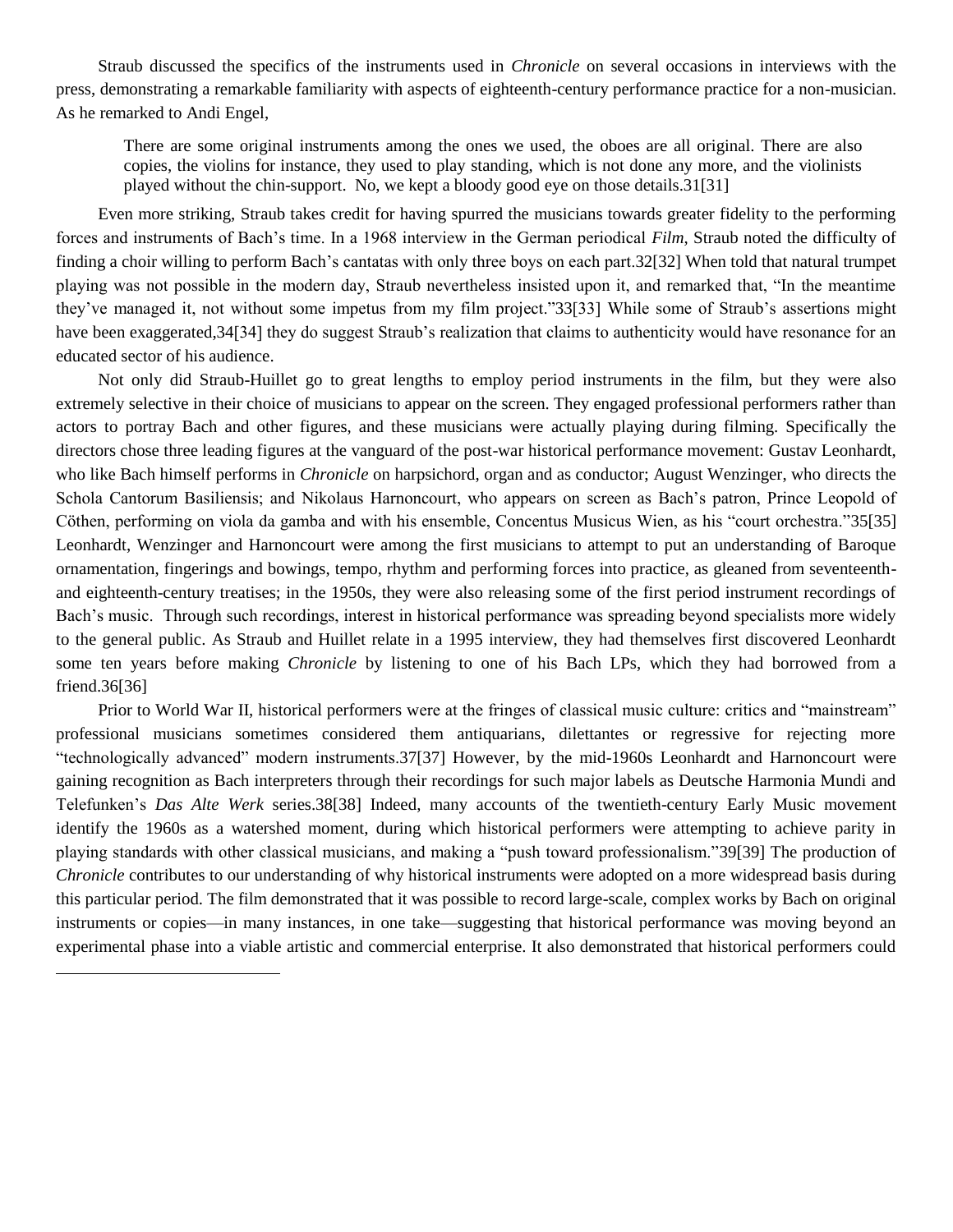take on ever more ambitious projects at a high performance level. In 1971, only a few years after *Chronicle*'s premiere, Telefunken and the record producer Wolf Erichson again paired Harnoncourt and Leonhardt as conductors for their Bach cantata cycle, the first complete set to be recorded on period instruments.40[40] Straub-Huillet's use of period instruments here was at once ground-breaking in the film world, but at the same time it also accorded the Early Music movement and these particular performers—prestige and recognition by association with the cinematic avant-garde.

*Chronicle* thus marks an important milestone because of the directors' and the performers' particular approach to historical verisimilitude. Sympathetic film critics have tended to emphasize the "authentistic" approach of Straub and Huillet as one of the validating aspects of their directing and as a particular sign of their craftsmanship and attention to detail.41[41] Yet the use of period instruments and costumes form but one component of this authenticity aesthetic. They also employ direct sound to record complete musical performances, instead of post-synchronizing the soundtrack or splicing out errors, and they use one microphone for most performances, even though multi-track and stereophonic recordings were by then the industry standard in high fidelity.42[42] For Straub-Huillet, direct sound was both an aesthetic and an ideological choice in response to the dominant film industry practice of dubbing:

- Straub: The dubbed cinema is the cinema of lies, mental laziness, and violence, because it gives no space to the viewer and makes him still more deaf and insensitive. In Italy, every day the people are becoming more deaf at a terrifying rate.
- Huillet: The thing is still sadder when you think that it's in Italy that, in a certain sense, Western music, polyphony, was born.43[43]

The purpose of direct sound in *Chronicle* was to counteract the artificiality of recording devices, technologies that would be anachronistic in a film about eighteenth-century music.44[44] For the musicians, however, Straub's insistence on recording in complete takes was stressful, particularly considering the fact that many were performing on unfamiliar instruments.45[45] Mistakes are at times clearly audible, and the microphone placement makes for an uneven sound quality.

Film critics have often commented on the resultant aural experience of listening to *Chronicle*. For Rosalind Delmar, ―Even a composition as well known as the fifth Brandenburg Concerto, which opens the film, acquires a new freshness, partly due to the placing of the microphone (near the harpsichord, which Bach is playing)."46[46] Maureen Turim has also remarked that the lack of stereo sound is flat, which mirrors the two-dimensionality of the Bach documents shown on the screen and highlights for the viewers the fact that they are watching a *film* and not a documentary or live performance, forcing a confrontation with the very artificiality of historical reconstruction. She remarks that, "The music is not so much enchanting as it is intriguing, and (despite the flatness of the filmic sound or, perhaps, because of it) something new is heard."47[47] But critics in the mainstream press have often been less sanguine. Friedrich Hommel, in a 1968 review for *Film*, found that the poor recording quality was irritating, making the film into a series of "static tableaus whose vaguely flat effect gave the impression of sonic postcards."48[48] David Oestreich, reviewing *Chronicle* for the *New York Times* after a showing in 2000, likewise felt the monaural miking indicative of the film's poor sound quality, complaining that, ―gaps in the antiphonal portions of the great opening chorus of the ‗St. Matthew Passion' make for painful listening even for someone used to all manner of surface noise on recordings."49[49] That the sound quality means that "something new is heard" even when the viewer is presented with Bach's most familiar works; that one is not "enchanted" by Bach's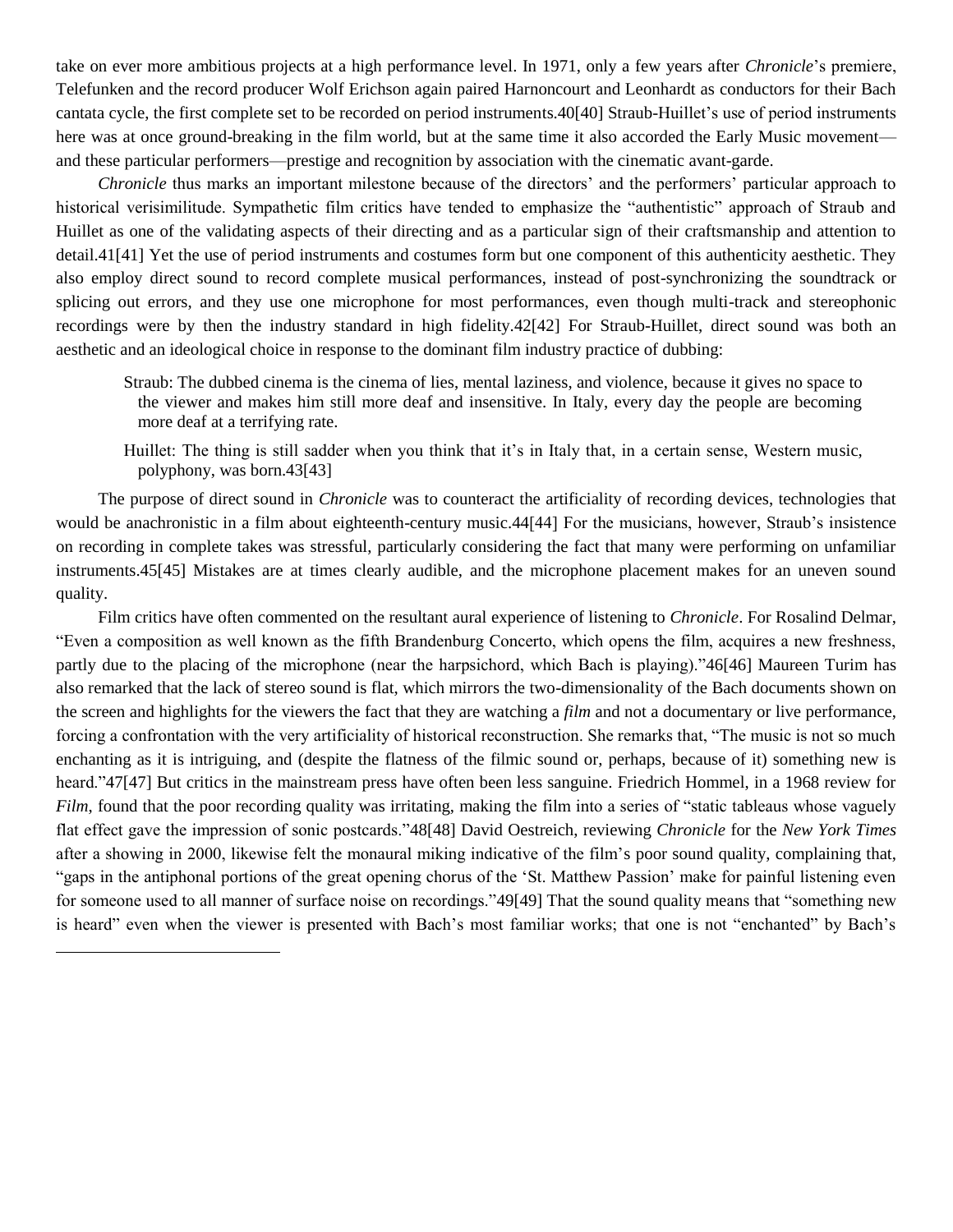music but rather "intrigued" by it; and—more importantly in the case of Oestreich—that the film disrupted his enjoyment of one of Bach's great masterworks is telling and, I would argue, precisely the directors' intent.

The critical reception of *Chronicle* makes it clear that direct sound, period instruments and costumes are not merely used in the film for the purpose of "authenticity" for its own sake. They are also used for their disruptive effect: in 1968, audiences were accustomed to hearing Bach's keyboard works played on a modern piano, the Passions performed with large choirs of singers, and the Brandenburg Concerti played with a large orchestra. Similarly, audiophiles expected to hear crystal clear, stereo recordings on their home hi-fi systems—recordings which are meant to present a "perfect" performance of the great composer's "timeless masterpiece." The soundtrack of *Chronicle* thus reflects a *cinéma vérité* aesthetic in that it represents the sound production as it actually happened during filming. Yet, while the soundtrack is meant to capture the sounds of the performing forces of Bach's time, it does not attempt to represent the vantage point of an idealized listener to the music.

In sum, live sound, with its intermittent audio quality, and antiquated instruments, with their uneven tone and intonation (at least, as played by the pioneering historical performers of the 1960s) disassociate the listener from the Romantic sound world. We are not meant to enjoy Bach's music here in a usual—sensual—sense; we are not meant to listen passively, relax, or derive pleasure from the performances in *Chronicle*.

#### **Whither Authenticity?**

 $\overline{a}$ 

In addition to the sound quality of the audio recording, critics often comment about several curious violations of historical verisimilitude in the film, many of which Straub himself has acknowledged as intentional.50[50] Straub-Huillet's Bach does not age, for example, and Leonhardt himself, with his slim build, does not at all resemble the portly Bach (at least, as he is represented in the well-known 1748 portrait by Elias Gottlob Haussmann). Leonhardt's speech inflections are also un-Bachian, in that his heavily-accented German marks him as a non-native speaker of the language.51[51]

It is not only that Leonhardt does not share a physical resemblance with Bach. He, along with Christiane Lang-Drewanz, also makes no attempt to act on the screen, at least in the conventional sense of the word. Johann Sebastian and Anna Magdalena simply recite the texts and documents from Bach's life on camera at a brisk pace and with minimal expressive nuance. Likewise, potentially dramatic events, such as the deaths of several of Bach's children, or the vicerector's suicide, are reported with blunt matter-of-factness. Critics have sometimes assumed that the lifeless delivery of the script resulted from the use of non-professional actors.52[52] But as contemporary documentary footage from the Dutch public television station VARA demonstrates, this affectless delivery of the script was carefully cultivated during filming.53[53] In the passage below which I transcribed from the documentary, Gustav Leonhardt reads Bach's notes on basso continuo playing during the filming of shot 70,54[54] and is constantly reprimanded by Straub for doing so with too much expression (See VIDEO EXAMPLE 2):

## **VIDEO EXAMPLE 2 IS OMITTED FROM THIS FORMATTED DOCUMENT**

Narrator: The central figure is Gustav Leonhardt, who personifies Bach. Straub does not want to turn him into an actor. He does not want any accents or expression in the text. Once again, he aims at complete authenticity [*echtheid*].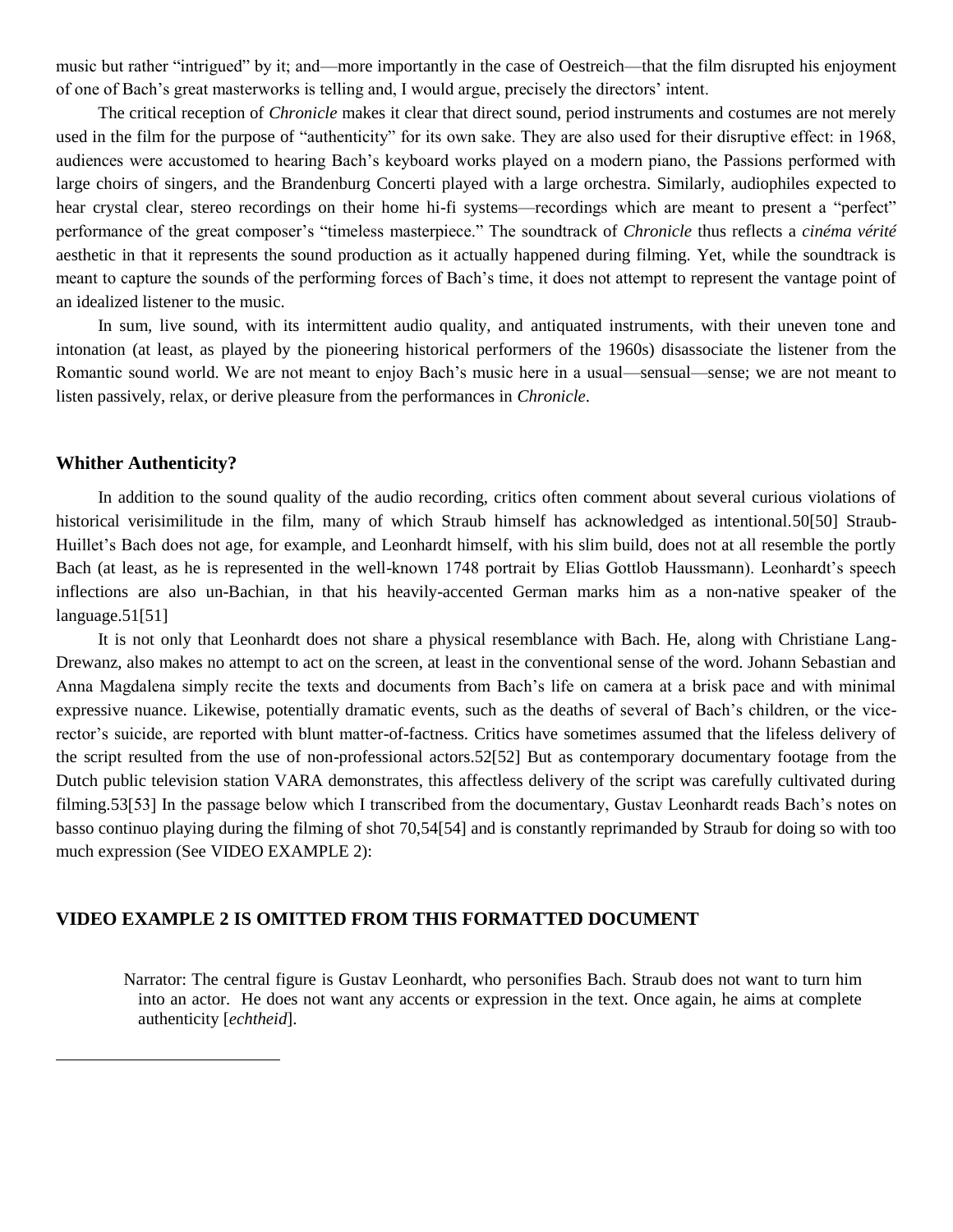Straub: Okay, once again. At the beginning, you were…You were more free in the beginning.

Leonhardt: Well, it's hard…

Straub: Action. [*bitte*]

Leonhardt: It is also called "bassus continuus," or with the Italian ending...

Straub: Your hand there…that definitely has to stay like that…

Leonhardt: Which one?

Straub: Your left.

Leonhardt: My left.

Straub: And your right, too.

- Leonhardt: [beginning again] It is also called "bassus continuus," or with the Italian ending "basso continuo," because it is played continuously, while the other voices pause here and there. Today, however, this bass is often..."
- Straub: Too many... "Pause here and there", you could tell that you tried something ... naturalistic…somehow…you tried to…Yes.

Leonhardt: No, I didn't try something naturalistic.

Straub: The … my impression is … I had the impression that you've been wanting to give us the impression you do this naturally somehow.

Leonhardt: No.

 $\overline{a}$ 

Straub: [laughs] Action. [*bitte*]

Leonhardt: It is also called "bassus continuus," or with the Italian ending "basso continuo," because it is played continuously, while the other voices pause here and there. Today, however, this bass is often found to pause quite frequently, especially in artfully arranged pieces.

Straub: This can become almost ironic. It can become … a mixture of defiance and irony.

Leonhardt: [beginning again] It is also called "bassus continuus," or with the Italian ending "basso continuo," because it is plays continuously, while the other voices pause here and there. Today, however, this bass is often found to pause quite frequently, especially in artfully arranged pieces.

[voice off-screen]: Very good.

Straub: Yes. Thank you. Keep this.55[55]

In the above excerpt, we observe Straub explicitly instructing Leonhardt to efface the emotion and inflection from his speech. Straub likewise remarked in a 1967 essay in *Cahiers du cinéma* that, "Our work during the editing process consisted principally of erasing all trace of intentions, of expression."56[56] The directors also avoided filming the actors head-on, choosing instead to film them from afar, from behind, or at an angle: in this way, the focus on facial expressions is suppressed, thwarting the viewer's attempts to empathize or emote with the actor.

The restraint and lack of emoting in the acting performances in *Chronicle* carries over to the musical performances. They also tend to be devoid of interpretive inflection: the musicians, like the actors, give a "straight" reading of the texts. Tempi are brisk and are strictly adhered to throughout a movement, and there is little flexibility or rubato in the playing, particularly in the bass recitative of the cantata *Der zufriedengestellte Aolus*, BWV 205 (shot 37), and in the overture to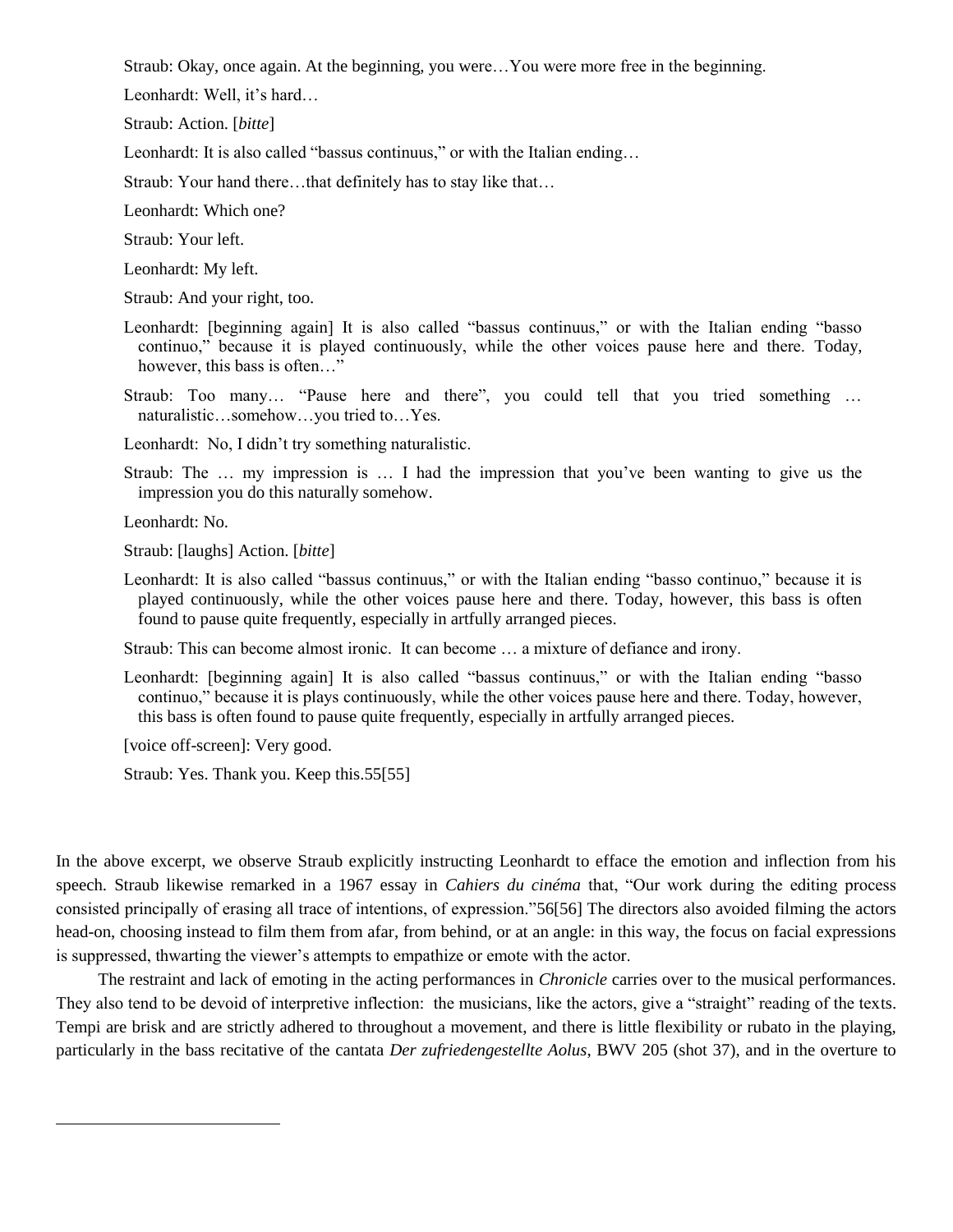the *St. Matthew Passion*, BWV 244 (shot 42; see VIDEO EXAMPLE 3). These performances give the impression that the musicians are likewise trying to avoid imposing an interpretation on the score.57[57]

### **VIDEO EXAMPLE 3 IS OMITTED FROM THIS FORMATTED DOCUMENT**

In this regard, critical writing about the film resonates strongly with musicological criticism of period instrument recordings from the late 1960s onward. Paul Henry Lang, in a 1972 editorial in *Musical Quarterly*, complained that performance practice scholarship was producing performances that were "cool, depersonalized, [and] meticulous," and that a recent Harnoncourt recording of the *St. Matthew Passion* was "timid and pale," and "uniformly colorless and subdued."58[58] Even critics sympathetic to historical performance, such as Laurence Dreyfus, Susan McClary and Richard Taruskin, have lodged similar complaints about overly literalistic or mechanical period-instrument playing.59[59] For Taruskin, the crux of his critique comes from two angles: that "letting the music speak for itself" makes "authentistic performances" not true to the past, but actually modernist; and that the tempo inflexibility in these performances has more in common with Stravinsky than with eighteenth-century practices.60[60] Straub has himself acknowledged a philosophical indebtedness to Stravinsky in his aesthetic approach to film-making:

The work, for me, when I write an editing sequence, is to arrive at a framework that is completely empty, so that I can be sure to no longer have any intention whatsoever, to no longer have the power to have any while I film. I am always trying to eliminate all intentions—the will of expression. That is the purpose of editing. Stravinsky said "I know well that music is incapable of expressing anything at all." I am of the opinion that that is also true for film.61[61]

Such a stance is consistent not only with Stravinsky. As Taruskin contends, the prioritization of autonomous and selfcontained artworks, the effacement of the artist's persona and the interpreter's subjectivity are also redolent of the postwar "new criticism" movement in literary studies. By extension, he argues, the avoidance of interpretation also characterizes positivist approaches to historical musicology, especially performance practice scholarship.62[62]

In *Chronicle*, however, the style of Baroque performance practice heard in the film is most strongly indebted to another modernist: Bertolt Brecht. During interviews and in quotations in their scripts, Straub-Huillet frequently cite Brecht's writing, and his broader ideological and aesthetic influence on their work has been extensively documented.63[63] In particular, Martin Brady has noted that the "non-psychological acting" employed by Straub-Huillet in their films is a technique they likely absorbed by adapting Bertolt Brecht's works to the screen.64[64] In *Chronicle*, the suppression of inflection in the acting as well as the musical performances, coupled with the "distancing" effect of the direct sound and the denial of sensory pleasure from viewing the film, together constitute an "unpleasure" typical of Brecht-inspired counter-cinema.65[65] While Brecht's own work with such composers as Kurt Weill, Paul Hindemith, Hanns Eisler and Paul Dessau has been the subject of much recent scholarship, arguably his influence on twentiethcentury musical culture extends far more broadly than his collaborations in music theater.66[66] *Chronicle* thus exemplifies how Brecht's ideas and aesthetics could shape not only modernist composition, but also interpretations of early music.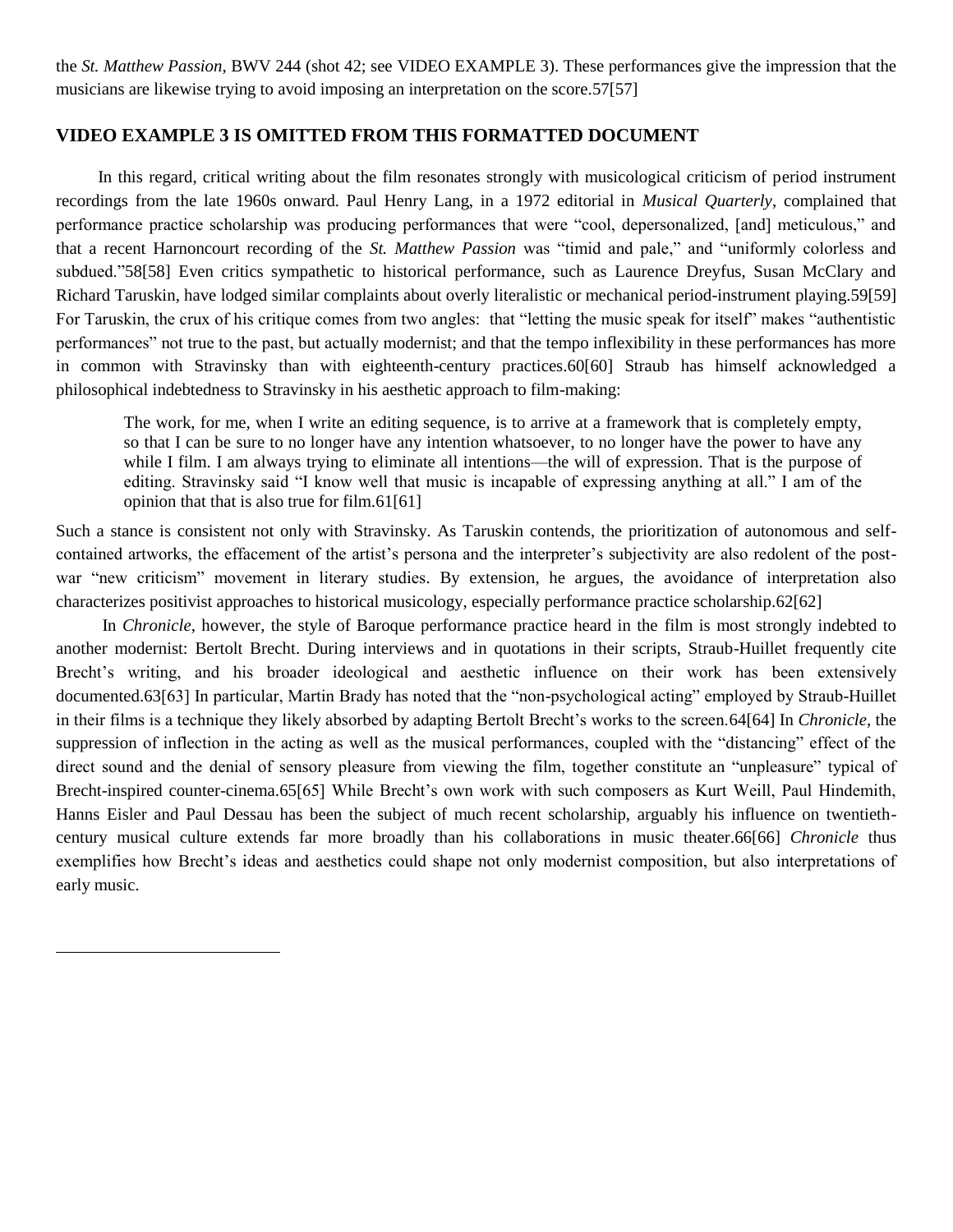#### **Performing Bach as a "Political" Act**

 $\overline{a}$ 

Straub-Huillet's engagement with Brecht led them to develop in *Chronicle* a kind of politically-engaged artwork distinct from that of other directors working in the late 1960s, even those at the forefront of the filmic avant-garde. Such was the bewildered reaction of Jean-Luc Godard upon seeing the Bach film, as related by Straub:

He had seen *Chronicle* at the Locarno festival. He found that, politically, it was missing something. Laughing, I said to him, "Surely you didn't expect me to put at the end 'Everything is political?" He answered, "Ah, perhaps that would have been sufficient."67[67]

Godard's lukewarm response to the film is telling, suggesting disappointment with *Chronicle*'s apparent lack of a political message during a turbulent period in which many artists, like Godard himself, were engaging with the radical ideas, situations, language and popular music of youth culture.

However, it would be an oversimplification to view the Brechtian distancing effects in *Chronicle* as evidence of a purely abstract formalist aesthetic. As in Brecht's own work, these techniques only serve to underscore the leftist political imperative of Straub-Huillet's filmmaking. The project of recreating the conditions of Bach's life and the original circumstances in which Bach's music was performed is likewise not a goal unto itself in *Chronicle*. Rather, this pursuit of authenticity is connected to a larger political project, through which Bach's life is used allegorically to critique contemporary post-war society. In interviews, Straub-Huillet make clear that their criticism is targeted at four main areas: Romanticism, German denazification and reconciliation efforts, the injustice of West German government film financing and the position of the artist under the capitalist mode of production, and U.S. foreign policy in Southeast Asia. That the conveyance of such an ambitious political agenda might prove problematic in the film's reception is not surprising, an issue to which I will return below.

In their portrayal of Bach struggling against difficult working conditions in Cöthen and Leipzig, Straub-Huillet present a powerful critique of the Romantic idealization of the artist as creative genius separated by his musical talents from more worldly concerns. The straightforward musical performances in *Chronicle* likewise serve to "get away from 'romantic performance practice,'''68[68] or "to peel away some of the layers of interpretation which Bach's work has acquired since its rediscovery at the turn of the 18th century."69[69] In this vein, Caryl Flinn has remarked that the use of period instruments in *Chronicle* was "a choice [that] insisted on a concrete historical context for a figure whom, as Theodor Adorno argued at the time, Germans had transformed into an ahistorical myth of German nationality . . . [Straub-Huillet's] use of Bach, then, was not just historically appropriate to the film, but helped criticize the contemporary deification that Adorno observed."70[70]

However, the purpose of Straub-Huillet's historical contextualization is not only to demythologize Bach's image. It is also to remove Bach from the sphere of Romanticism itself, which Straub suggests has more ominous implications:

Bach is for me one of the last figures in the history of German culture for whom there is not yet a divorce between what one might call the artist and the intellectual; with him, one does not see a trace of Romanticism—we know what in part developed out of German Romanticism; there is not with him the slightest separation between intelligence, art and life, nor is there a conflict between "profane" and ―sacred‖ music, with him everything is on the same plane. For me, Bach is the opposite of Goethe.71[71]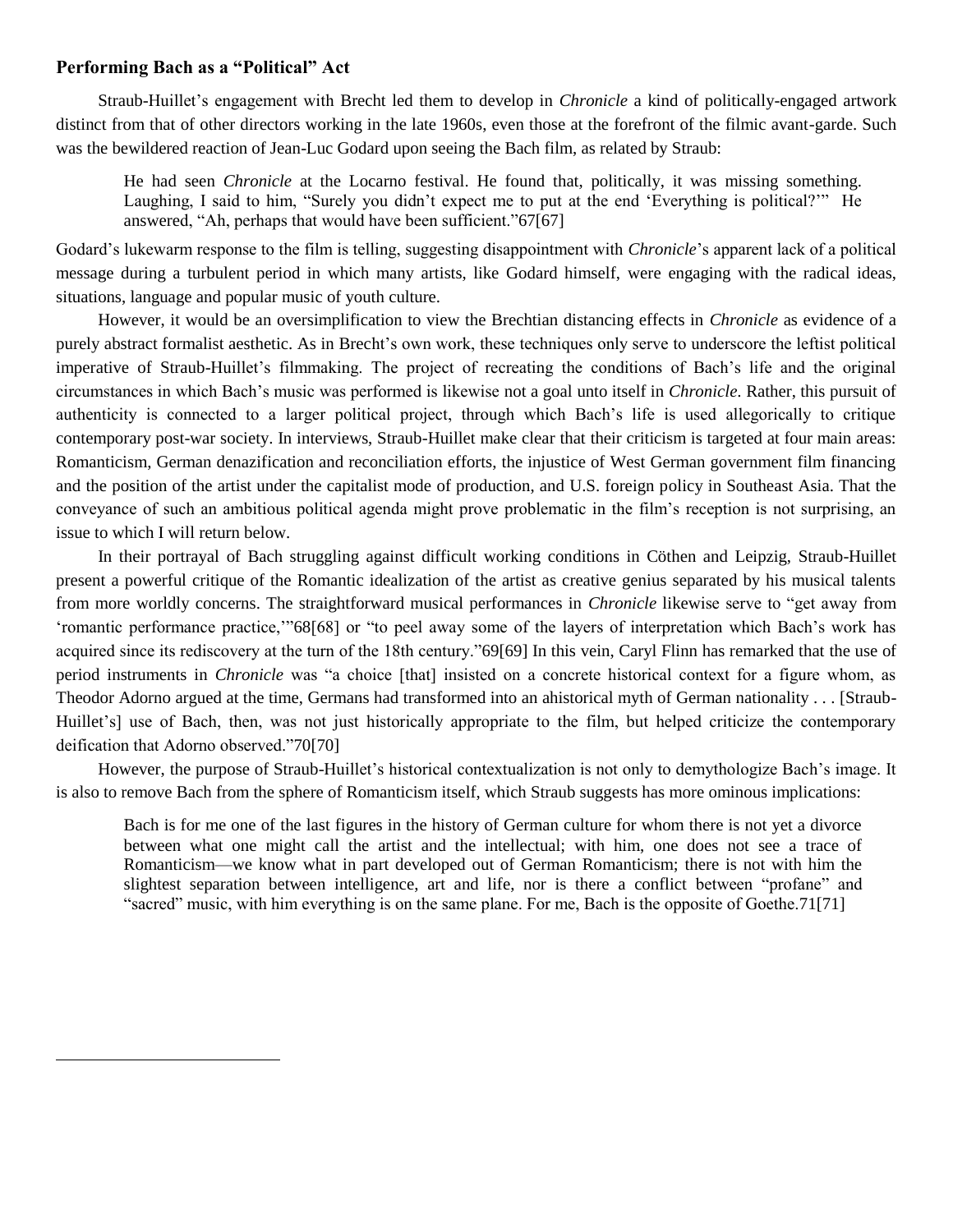Straub not only makes clear his distaste for German Romanticism here, but more importantly, he also insinuates that this movement would have dangerous repercussions in its extreme manifestations. In other words, "we know what in part developed out of German Romanticism": fervent German nationalism and, by extension, Nazism.

In this regard, the relationship between Straub and Huillet themselves and the events of the war take on a particular importance. As French citizens who came of age during the German occupation, Straub (from the contested border region of Alsace-Lorraine) and Huillet would use their filmmaking to critique German culture during and after World War II. In West Germany, the project of post-war reconciliation and confrontation with the recent Nazi past likewise formed important themes in the New German Cinema of the mid-1960s through the 1980s. Although, as Byg notes, Straub-Huillet were somewhat removed from the core group of New German Cinema directors and critics culturally, aesthetically (and geographically, with their eventual move to Rome in 1969),72[72] the films they produced during the 1960s demonstrate a similar grappling with the project of coming to terms with the past (*Vergangenheitsbewältigung*).73[73] Thus, when Straub, in a 1968 interview, referred to the Bach film as "yet another film about the unresolved German past,‖74[74] he was only partially joking. In *Chronicle*, this reckoning comes about in a more indirect manner: Straub-Huillet chose an iconic figure from the distant past with which to confront German imperialism in the present. The eighteenth century thus comes to represent a more innocent German culture for Straub and Huillet, one unstained by Romanticism, fascism and Nazism.

Straub has claimed that he was blithely ignorant of Bach's reputation as a well-known and important "cultural" monument" when he began working on *Chronicle*.75<sup>[75]</sup> One might interpret this as a facetious remark, particularly considering Straub-Huillet's clear imperative in *Chronicle* to react against Romantic interpretations of Bach's life and music. Straub nonetheless came to realize Bach's iconic status as he encountered resistance to filming, producing and distributing the film. Indeed, eighteenth-century German composers, such as Handel, Beethoven and Bach, had acquired a certain baggage during the war: they were frequently cited as exemplars of the superiority of Germanic culture for Nazi propaganda purposes.76[76]

The cinema was one means by which German classical music was promoted during the Third Reich. Since the early 1930s, Adolph Hitler and Joseph Goebbels had recognized the film medium's potential for rallying populist sentiment, and as a result, the German film industry became an important and well-funded propaganda arm of the regime.77[77] One Nazi film subgenre, the historical biopic or "Genius film," had a particular morale-boosting, escapist and even moralizing function. By emphasizing the charisma, creativity and leadership qualities of great German cultural figures in the arts, sciences, politics or military, Nazi propagandists sought to draw parallels to Hitler himself.78[78] Eighteenth-century personages were particularly prone to this Romanticized cinematic treatment because of that century's association with the rise of German nationalism, military power, and Enlightenment thought: several biopics focused on the life and works of such canonic figures as Frederick the Great, Schiller and Mozart.79[79] In such "Genius films," as Linda Schulte-Sasse observes, "the Genius, whether artist, scientist, or doctor, is a 'rebel' constrained by a world that fails to understand him and attempts to subjugate him to 'rules,' which are inimical to his 'nature.'"80[80]

### **VIDEO EXAMPLE 4 IS OMITTED FROM THIS FORMATTED DOCUMENT**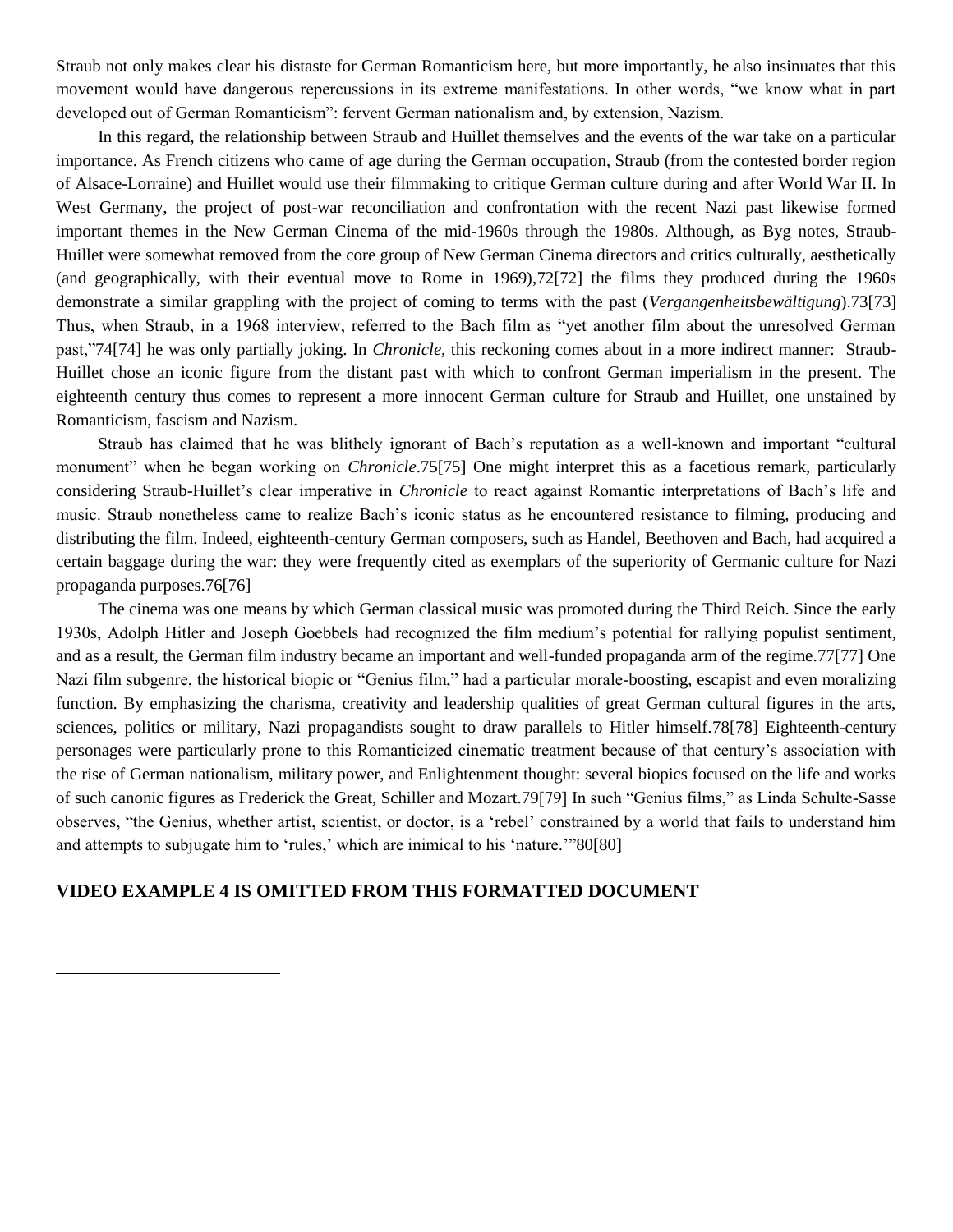One such Nazi film, *Friedemann Bach* (1941), is particularly telling in its portrayal of Johann Sebastian's eldest son as a kind of tragic or anti-Genius.81[81] Directed by Traugott Müller, the film presents Wilhelm Friedemann as a tempestuous artist who rebels against his dominating father (here, a surrogate Führer figure), refuses to compromise his art for the good of society, and squanders his talent (see VIDEO EXAMPLE 4). Young audiences throughout the Reich were a particular target of such films. As such, *Friedemann Bach* was shown not only in conventional cinemas, but also during Youth Film Hours sponsored by Hitler Youth and the League of German Girls.82[82] Given that membership in Hitler Youth organizations became compulsory after 1936, and that the showing of such films extended even to rural areas, schools, church halls, and other public centers throughout the Reich, the reach of this type of propaganda cannot be underestimated.83[83] Remarkably, *Friedemann Bach* continued to be shown in German cinemas even after the war—as though such a film could be conveniently stripped of its problematic history and now viewed as innocent entertainment. Straub's explicit mention of *Friedemann Bach* in his 1966 essay on *Chronicle* suggests that he was familiar with Müller's film:

The film [*Chronicle of Anna Magdalena Bach*] will really be the opposite of what I read yesterday on a billboard of the Theatiner Filmkunst about the film on Friedemann Bach and which I noted: "His music and that of his father give to the film an abundance of impressive musical summits."84[84]

Straub-Huillet's treatment of Johann Sebastian and his son Wilhelm Friedemann in *Chronicle* is indeed quite the opposite of Müller's approach. Wilhelm Friedemann (played by Andreas Pangritz) appears in *Chronicle* during shot 3, where he plays the Prelude no. 6, BWV 128 from the Notebook for W. F. Bach (see FIGURE 3). While the scene is brief, its appearance near the very beginning of the film highlights its narrative importance. That Friedemann is portrayed here not as a brazen adult but rather as an innocent young boy indicates that Straub and Huillet are explicitly seeking to distance themselves from Müller's film, both in terms of its Romanticized portrayal of the composer, but also in terms of its propagandistic function.

Straub-Huillet's criticisms of the German film industry again resonate with the New German Cinema directors, writers and producers, who were angered by the rapid reintegration of Nazi film workers after the war.85[85] They were likewise concerned with the influx of commercial Hollywood productions into Germany, and criticized the limited state financing for new films. In Straub's view, the state granting agencies' discomfort at confronting the horrors of the immediate past also made it difficult to secure funding for *Chronicle*, accounting for the eight-year delay in filming such a relatively low-budget film.86[86] Straub eventually secured a modest subsidy from the Kuratorium Junger Deutscher Film, but only relatively late in the production.

# **FIGURE 3 IS OMITTED FROM THIS FORMATTED DOCUMENT**

 $\overline{a}$ 

In recounting his struggle to obtain financing and other labor-intensive aspects of *Chronicle*'s production, Straub argues that little has changed in the past two hundred years in terms of the position of the artist in society. He draws a parallel to Bach's own altercations with his Leipzig patrons over money and artistic freedom, remarking that:

Castro or someone else said once, "The revolution is like God's grace, it has to be made anew each day, it becomes new every day, a revolution is not made once and for all". And it's exactly like that in daily life. There is no division between politics and life, art and politics. This is also why this film interested me;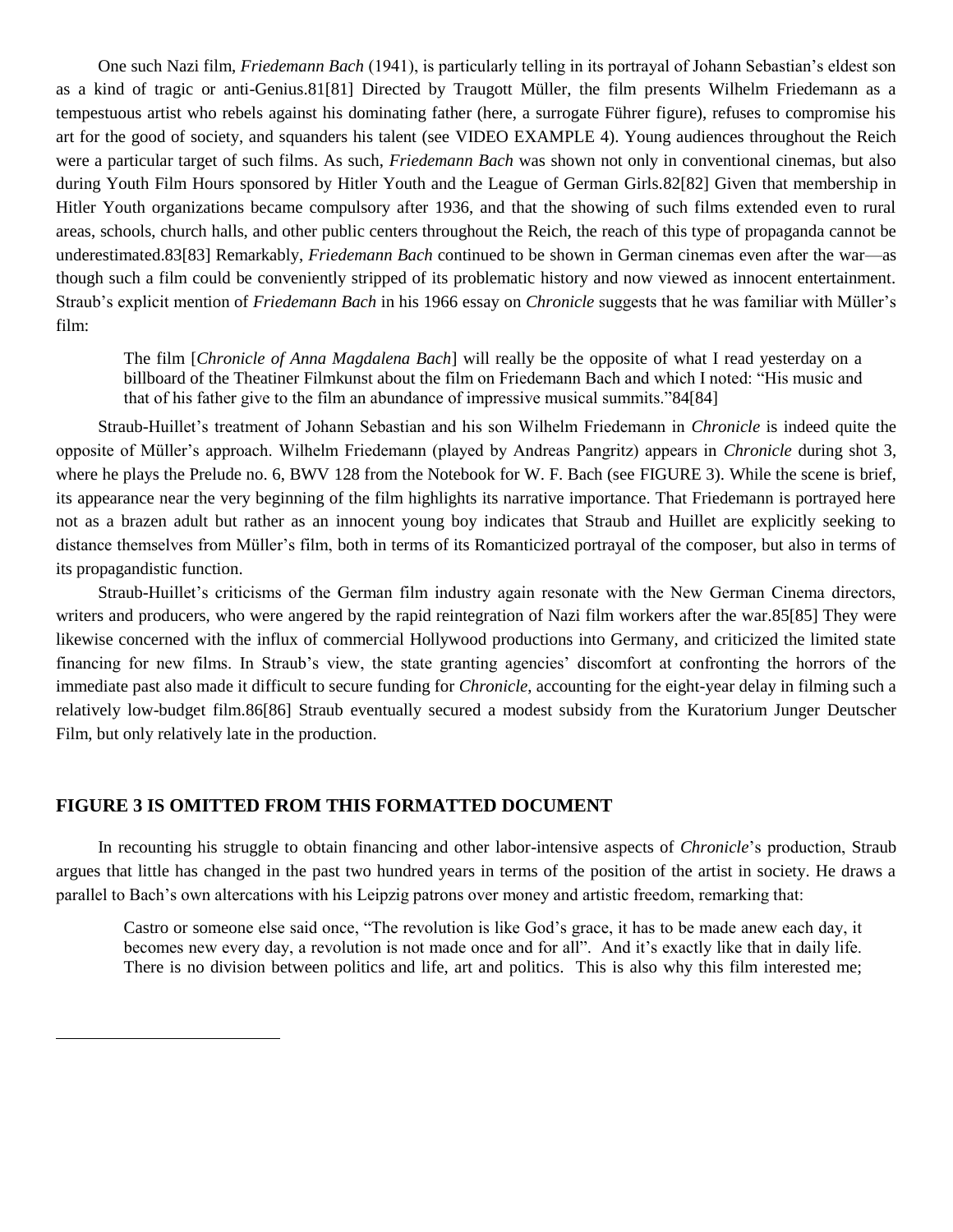because Bach was precisely someone who reacted against his own inertia, although he was deeply rooted in his times, and was oppressed.87[87]

By highlighting labor relations, the labor of producing the film and the collective labor of making music, *Chronicle* thus becomes not only a film about Bach, but also about the labor of producing art.88[88] Viewed from a Marxian perspective, *Chronicle* critiques on several levels the exploitation of artists in the capitalist mode of production.89[89]

Given their frustrations with the post-war German film industry, Straub and Huillet were careful to distance themselves from it: they frequently emphasized the international nature of *Chronicle*'s cast and crew in interviews.90[90] In this regard, a significant departure from historical verisimilitude in the film takes on new importance: the choice of Gustav Leonhardt to play Bach—that is to say a Dutchman, not a German (and one who, in terms of stature and physique, does not resemble the composer). In an interview in the VARA documentary cited above, Straub articulates an important rationale for choosing Leonhardt to portray Bach (See VIDEO EXAMPLE 5):

# **VIDEO EXAMPLE 5 IS OMITTED FROM THIS FORMATTED DOCUMENT**

Something I discovered later is that it was important, simply because … I wouldn't want anyone to view this as a nationalist statement in any respect, that is…neither anti-, nor something else—but I do believe it is also … important that the person who, let's say, impersonates Bach in this film—he impersonates Bach after all—is not German. Because of what happened in this country [here Straub pauses to brush crumbs from the table with his left hand] ... mainly between '33 and '45, I am glad to have found a Dutchman.91[91]

It is not only, then, that Leonhardt was a skilled harpsichordist, organist and conductor, as was Bach himself. Leonhardt's Dutch nationality also indicated to Straub that he was untarnished by Nazi associations, and thus a fitting choice to portray the composer. Bach's image could be cleansed through "Dutchification," just as crumbs could be brushed off a table.

Straub further defended his choice of the relatively unknown Leonhardt in interviews with the press, noting that his financial backers would have preferred a big-name actor, such as Curd Jürgens,92[92] or a famous musician, such as Herbert von Karajan, to portray Bach.93[93] Not only did Straub-Huillet resent the meddling in their artistic affairs by third parties aiming to increase *Chronicle*'s broader commercial appeal.94[94] Karajan's Bach performances with large modern orchestras were also at odds with the directors' aim to recreate eighteenth-century performing forces. Moreover, they found Karajan's conducting on film particularly distasteful; such a superstar "maestro," with his larger-than-life persona, would have been entirely at odds with a Brechtian estrangement of the artist from his work.95[95]

<sup>91[91]</sup> This segment occurs at 11:04 in the documentary (see note 53 above). Huillet, seated to Straub's left during the interview, does not speak. Both Straub and Huillet avoid eye contact with the camera throughout. In reference to Leonhardt's lack of association with the Nazi period, Straub makes a similar comment in Wolf, Interview with Jean-Marie Straub, 26.

<sup>92[92]</sup> Biette, "Entretien avec Jean-Marie Straub et Danièle Huillet," 47.

<sup>93[93]</sup> Engel, "Andi Engel Talks to Jean-Marie Straub," 3. Although Leonhardt concertized widely and had made several well-received recordings by the mid 1960s, he was mainly known to specialists and classical music aficionados at this point in his career.

<sup>94[94]</sup> In another interview, Straub and Huillet recount having received an offer from a German film promoter to both pay Karajan's salary and to offer them twice the amount of financial backing were they to agree to use the conductor in the role of Bach. As Huillet put it, "If we make the film with Karajan, it's no longer our film, it's not what we want to do. So we said no, and that was that." Marie Frering, Bruno Tackels and Nathalie Savey, "Entretien avec Jean-Marie Straub et Danièle Huillet, Strasbourg," in Jean-Louis Raymond, *Rencontres avec Jean-Marie Straub et Danièle Huillet* (Strasbourg: Limelight; Le Mans: École régionale des beaux-arts, 1995), 53. Straub reiterates this same story in Costa and Lounas's documentary *Où gît votre sourire enfoui?* during a lecture to a group of film students about his life as a filmmaker. The segment occurs at approximately 1:30:21 to 1:131:43 on the DVD. (See note 5 above.)

<sup>95[95]</sup> Biette, "Entretien avec Jean-Marie Straub et Danièle Huillet," 47. Here Straub and Huillet refer to the editing practices in Clouzot's Karajan films, many of which were made during the mid 1960s. It is also possible that Straub and Huillet were familiar with allegations that Karajan was both a Nazi party member and sympathizer.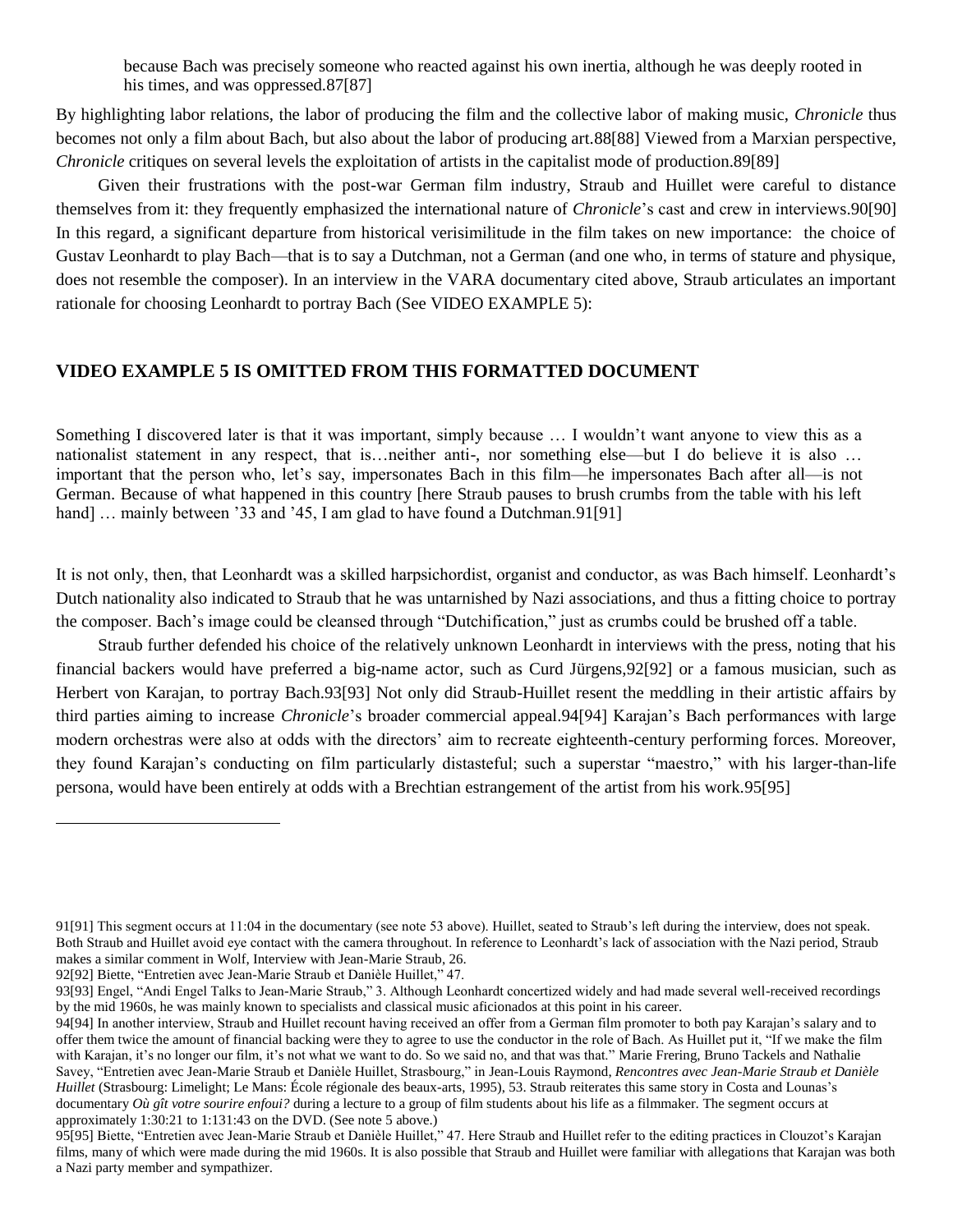Finally, we turn to perhaps the most controversial political statement by the directors, Straub's oft-quoted remark that "the Bach film is my contribution to the fight of the South Vietnamese against the Americans."96[96] That a film about a cherished figure of German high culture, dead for two hundred years, could relate in any meaningful way to the political struggles of the Vietnamese was immediately viewed as outlandish by contemporary critics, and as an opportunistic attention-getting strategy. According to Klaus Eder,

Straub's somewhat premature, if also tactically imprudent, remark at a Munich screening drummed up interested (and, after this remark, also irritated some) lenders: his film is dedicated to the Viet Cong, and he hoped that the Viet Cong did not have the difficulties he, Straub, had encountered in making his film in our own society; this remark says nothing about the film itself, but refers only to its production and the difficulties of commercial exploitation faced by Straub now.97[97]

Straub himself elaborated further in a 1976 interview:

The remark was made as a provocation, and it has little to do with this subject when you understand its context. It was made at a time when the bombardment of Hanoi was at its peak. The film was being presented to some industry people to see if the film was going to be distributed, to see if there was a possibility of distribution in Munich or broader distribution. And that morning we saw in the newspapers that the bombing of Hanoi had begun again, and we said simply, at that moment, showing the film to those people, that the film was dedicated to the Vietcong. We never said it was a contribution to their struggle. Only that the film was dedicated to the Vietcong. And we added that we hoped the Vietcong would not have to struggle on for ten more years against American imperialism, the way we had to struggle for ten years for this film to finance it.98[98]

Such a polarizing statement becomes less a critique of American foreign policy in Southeast Asia (though even with Straub's qualification it remains that in part), but rather an attempt to critique the suppression of artistic freedom, and to highlight Straub-Huillet's own struggle in securing funding for the film's production. Ironically, however, the remark about the Vietcong detracted from *Chronicle*'s important political and artistic goals, further confusing its critical interpretation and reception.

#### **Mediating Intention and Reception:** *Chronicle***'s Aftermath**

While Straub-Huillet's leftist views are apparent from their statements in interviews, promotional materials and dedications in their scripts, critics have been divided about the extent to which these messages are actually conveyed in their films. As Böser notes, "It is striking that critics' expectation of clear-cut political statements in the films is frequently accompanied by the realization that the films never quite deliver on this perceived promise."99[99] Straub and Huillet have been similarly equivocal about the intended audience for their films. At various times, they have claimed that the film was aimed at "an audience of peasants,"100[100] "children" or even "cavemen."101[101] Again, it is likely such statements are, in Straub's term, a "provocation," particularly in response to assertions by critics that films such as *Chronicle* are elitist, have little mass appeal, and are best suited to art house audiences. The directors seem to express an interest in attracting a broader audience to their films, yet also unwillingness to compromise their aesthetic and ideological position in order to do so.

99[99] Böser, *The Art of Seeing*, 20. For a similar point, see also Byg, *Landscapes of Resistance*, 243.

<sup>96[96]</sup> Straub, quoted in Engel, "Andi Engel Talks to Jean-Marie Straub," 9. The quotation has circulated widely; see, for example, Yaak Karsunke, "Die Vertreibung der Wechsler aus dem Tempel," Film (April 1968): 27; Roud, Jean-Marie Straub, 71; Dermody, "Jean-Marie Straub and Danièle Huillet." 127.

<sup>97[97]</sup> Straubs etwas voreilige, weil taktisch unkluge Bemerkung bei einer Münchner Vorführung vor interessierten (und nach dieser Bemerkung zum Teil verärgerten) Verleihern, sein Film sei dem Vietcong gewidmet, und er hoffe, daß der Vietcong nicht die Schwierigkeiten habe, die er, Straub, beim Drehen seines Filmes in dieser unserer Gesellschaft hatte, diese Bemerkung trifft in nichts den Film selbst, lediglich seine Entstehung und die Schwierigkeiten bei der kommerziellen Auswertung, denen sich Straub jetzt gegenübersieht. Eder, "Der wiedergefundene Barock," 28. 98[98] Joel Rogers, "Jean-Marie Straub and Daniele Huillet Interviewed: *Moses and Aaron* as an Object of Marxist Reflection," *Jump Cut* 12/13 (1976): 61-64, http://www.ejumpcut.org/archive/onlinessays/jc12-13folder/moses.int.html (Accessed 11 March 2010).

<sup>100[100]</sup> Joel Rogers, "Jean-Marie Straub and Daniele Huillet Interviewed."

<sup>101[101]</sup> Engel, "Andi Engel Talks to Jean-Marie Straub," 10. Straub has also suggested that the film was well-received even when shown to non-German speakers without subtitles. See Ungari, "Entretien avec J.-M. Straub et D. Huillet," 52.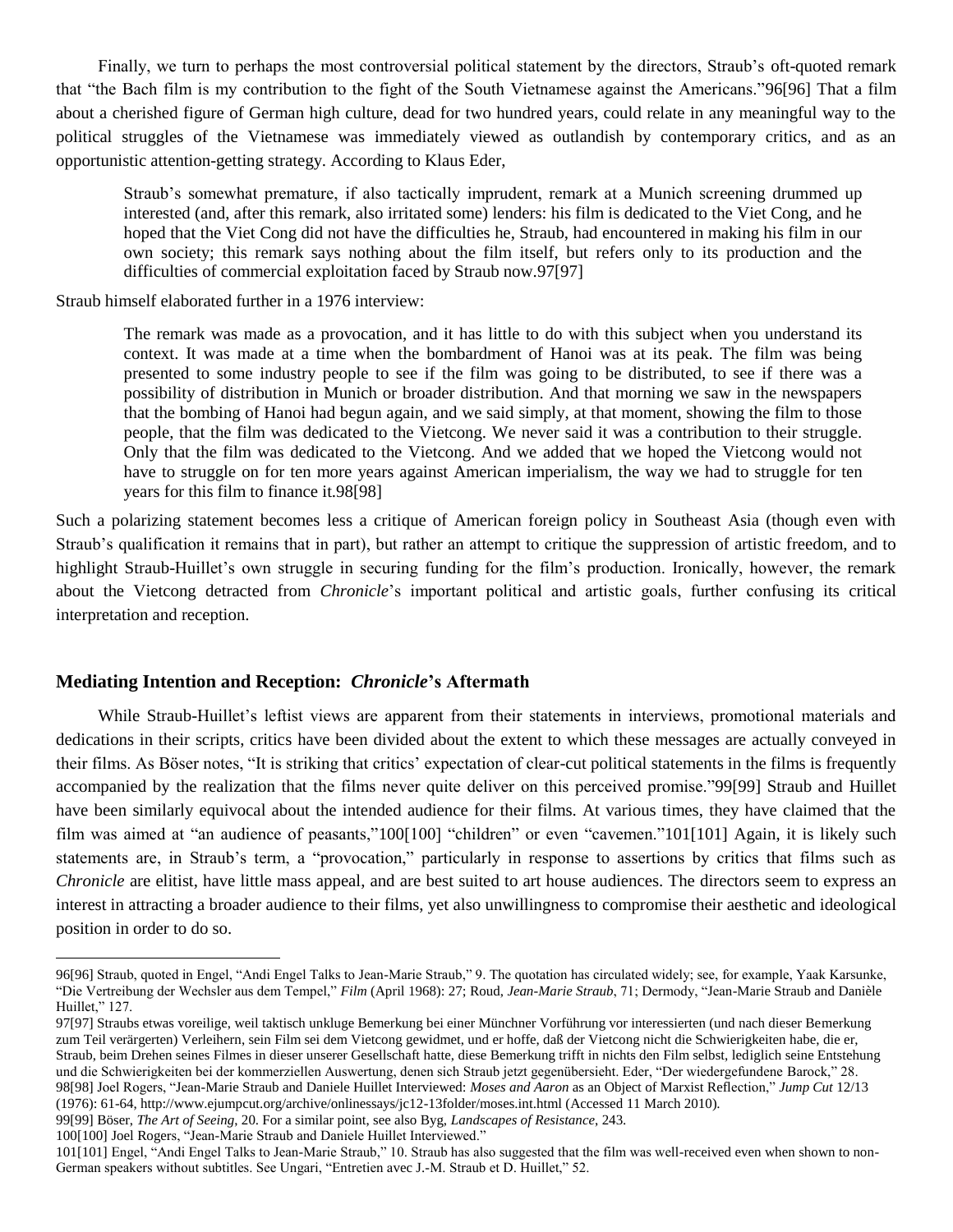In *Chronicle*, Straub-Huillet demonstrates a distinctly subtle type of politically-engaged filmmaking, one different from Godard, whose films from the late 1960s include sex, violence and situations that might have more popular appeal. Nevertheless, the sobriety of Straub-Huillet's aesthetics and the ambiguity of their political message in part account for the problematical nature of *Chronicle*'s reception. As such, it is possible to detect a general difference in tone in the reaction of American and European critics. American reviewers in the mainstream press who viewed *Chronicle* shortly after its release generally do not pick up on the leftist political messages underscored in the film, perhaps because they were removed from the direct experience of post-war Germany that might have contextualized Straub-Huillet's Marxist reinterpretation of a European classical music icon.102[102] As noted above, they tend to comment primarily about *Chronicle*'s sober content and presentation. Typical in this regard are reviewers' remarks in the *New York Times* ("While this ‗Chronicle' is a testament to [Bach's] ever-living music, it is, unfortunately, lifeless as biography‖)103[103] and *Time* (―*Chronicle of Anna Magdalena Bach* is a paralyzed semi-documentary in which the Top 20 Bach hits are rendered by some bewigged court musicians").104[104]

Even in Europe, and even among audiences likely to be sympathetic to their leftist views, Straub-Huillet's film was not always well received.105[105] Recounting the showing of *Chronicle* at the Berlin Film Festival of 1968 ("a somewhat eventful year"), Danièle Huillet relates that, "We refused to go because of the police presence. It seems that there was a kind of struggle in the hall, people who were yelling '*Bach war doch kein Hampelmann*', which means: 'But Bach was not a puppet."106[106] Huillet explains that it was not only that the audience was reacting to the "counter-use" of Bach, but also to the challenge the film presents to the nineteenth-century idea that "art is above everything," an idea "amplified" by people like Karajan."107[107] However, it is also possible to interpret the audience's reaction as an objection to a twentieth-century Marxist interpretation imposed upon the life of an eighteenth-century composer.

Moreover, the mixing of leftist politics with Bach's life and music may also have been foreign to the views and experiences of the musicians who participated in the film. As Gustav Leonhardt noted in a recent interview with this author,

Of course, the film was not liked by everybody. It's very austere, for one thing. And then, unfortunately, Straub was not very diplomatic. He had a message with the film, but then I admire him so much for the fact that that message, which was ultra-left, was not to be found if you look and listen to the film. So I think that's a sign of greatness . . . because he didn't project his own views on society, on Bach, or on the period. He did not project—he wanted to, and he intended to, but only [did so in] speaking about the film. And, as he often had to make press conferences, I was sometimes with him, and I felt sorry for him. Because he really spoiled the whole thing for himself and for the film by explaining that it is a film on work, and with Mao, etc. The ultra left element came so clearly that many people didn't want it. Nor did I—I felt sorry. I felt only sorry; I think it's silly what he said, because the film doesn't show that.108[108]

While he was careful to distinguish his own views from those of the directors, Leonhardt defended Straub's honesty and integrity, and expressed his appreciation for both the thoroughness of Straub and Huillet's extensive research on Bach and the artistic achievement of the film.

Leonhardt's remarks, which argue for a differentiation of Straub's political views from his work as an artist, are particularly noteworthy considering later developments in the post-war historical performance movement. For Straub-Huillet, the pursuit of historical authenticity, sobriety and anti-Romanticism in Baroque performance as presented in

<sup>102[102]</sup> In this regard, using a European "high art" icon such as Bach as the subject for a film, while also thwarting Hollywood cinematic conventions, could also be viewed as an implicit critique of American popular culture.

<sup>103[103]</sup> A. H. Weiler, "Screen: 'Chronicle of Anna Magdalena Bach' Opens," *New York Times*, 7 April 1969, p. 49.

<sup>104[104]</sup> ―Cinema: A Festival of Diamonds and Zircons,‖ *Time*, 27 September 1968. For summaries of additional contemporary reviews in the American press, see *Filmfacts* 12 (1969): 282-83.

<sup>105[105]</sup> See also the *Volkskrant* review cited above.

<sup>106[106]</sup> On a refusé d'y aller parce que la police était très présente. Il paraît qu'il y a eu une sorte de combat dans la salle, des gens qui hurlaient: «Bach war doch kein Hampelmann», ce qui veut dire: «Bach n'était pourtant pas un pantin.» Biette, "Entretien avec Jean-Marie Straub et Danièle Huillet," 47.

<sup>107[107] &</sup>quot;Les gens découvraient que Bach avait des autorités au-dessus de lui et qu'il composait aussi de la musique fonctionnelle. L'idée du XIXe siècle, c'était que l'art était au-dessus de tout. Et cela a été amplifié par des gens comme Karajan." Biette, "Entretien avec Jean-Marie Straub et Danièle Huillet," 47.

<sup>108[108]</sup> Gustav Leonhardt, interview by author, 3 July 2008, Amsterdam, The Netherlands.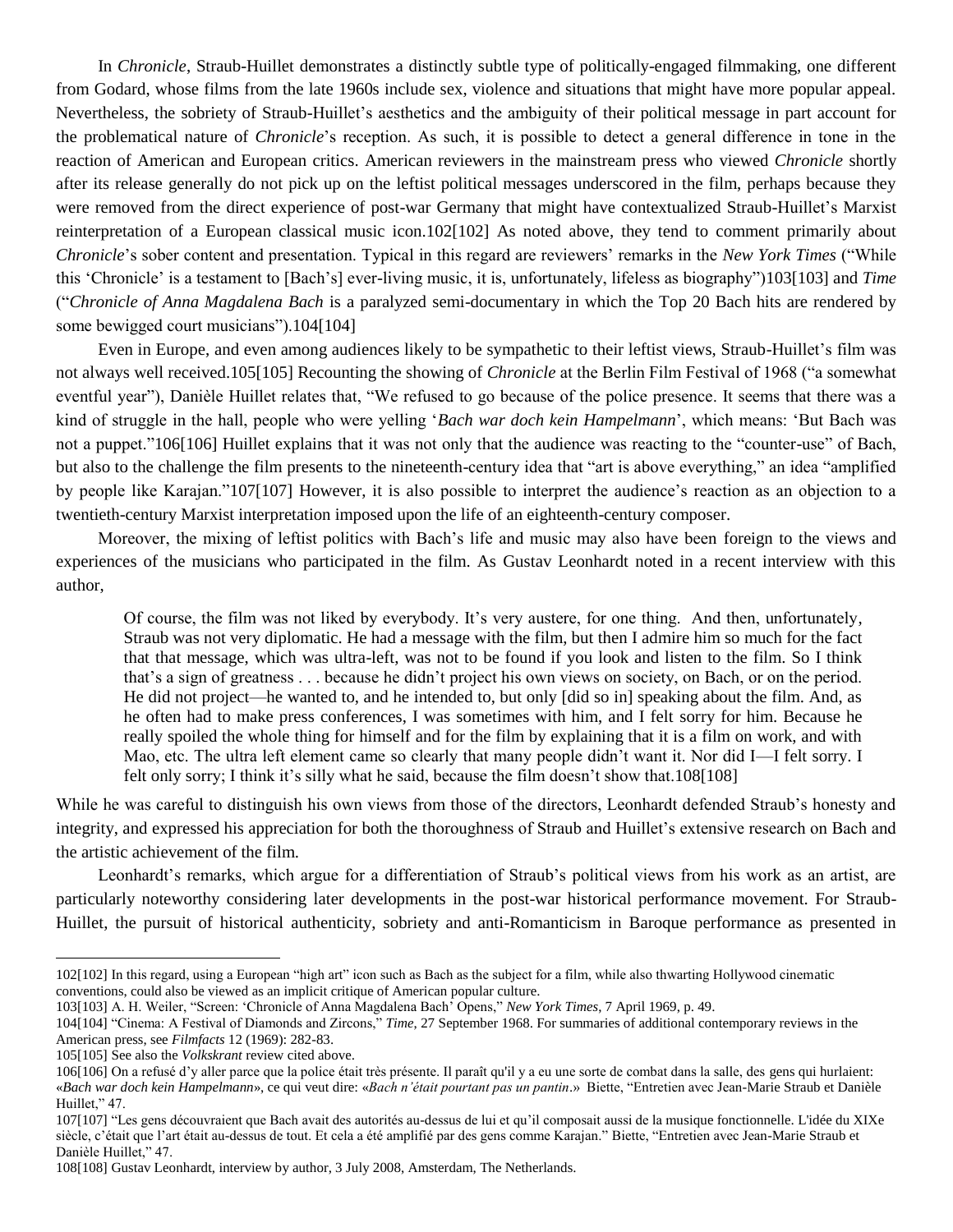*Chronicle* were closely connected with Brechtian alienation and Marxist social critique. However, for many historical performers (unaware of, or perhaps disenchanted with, the particular political angle espoused by Straub-Huillet), the goal of realizing the composers' intentions became a primary pursuit in and of itself. A rigorous, "straight" performance style—in other words, the particular interpretive stance Taruskin describes as "letting the music speak for itself," became reified, and separated from the distinct political context and historical moment in which it developed.

Thus, one of the most significant—if unintended—outcomes of *Chronicle* was that the quest for authenticity in the performance of Baroque music came to take on an independent life beyond the film. That such an authenticity pursuit had limitations became one of the primary lines of criticism lobbed at historical performers, especially from the late 1960s through the 1980s.109[109] Such criticism was articulated on two main fronts: firstly, that objectivity and authenticity in performance are illusive, and the attempt to remove subjectivity in performance is itself a form of interpretation;110[110] and secondly, that authenticity came to be used as both a vapid marketing label and as a moralizing term with which to castigate performers on conventional instruments.111[111] Yet a third critique has also been made on historical grounds: in other words, that a "literalist" or "straight" approach to playing Baroque music is at odds with seventeenth- and eighteenth-century musical aesthetics, such as the *Affektenlehre* (Doctrine of the Affections), and the contemporary belief that music should move the listener's passions.112[112] An examination of primary sources by Caccini, Mace, Tosi, Mattheson, Marpurg, C.P.E. Bach, Quantz and others indicates that fluctuations in tempo or rhythmic flexibility played an important role in heightening the affective communication and expressive performance of many works, particularly those with text (such as recitatives) or in a free, improvisatory style.113[113] According to this reasoning, a literalistic pursuit of authenticity in the 1960s and 70s resulted in the suppression of all expressive aspects of performing, which were incorrectly lumped together with Romanticism; such a proverbial throwing out the baby with the bathwater lead historical performers to overlook evidence that might favor more nuanced interpretations. An examination of such sources might suggest alternatives to the strictly regular Bach performances heard in this film, particularly the vocal works.

A second unintentional outcome of *Chronicle* is that it invested both Leonhardt and Harnoncourt with authority in the field of historical performance. By featuring Gustav Leonhardt as Bach and his Austrian colleague Nikolaus Harnoncourt as Prince Leopold of Anhalt-Cöthen, Straub-Huillet accorded them status (for portraying Bach himself was high praise indeed!) and emphasized their positions as leaders of the postwar historical performance movement. If Straub could claim that at the time of filming Leonhardt "had no commercial value,"114[114] this would certainly no longer be the case within only a few years of the film's premiere. Leonhardt and Harnoncourt eventually acquired a certain status not only as successful recording artists, but also as father figures of the post-war historical performance movement.115[115] Moreover, it is ironic to note that the very concept of authenticity—though it developed in part as an outgrowth of a Marxist film project—was itself subject to cooptation by capitalist interests, and exploited by record companies as a marketing tactic.116[116]

 $\overline{a}$ 

114[114] ―On a donc attendu pour faire notre film avec Gustav Leonhardt. Il se trouve qu'à l'époque, personne ne le connaissait. Tout le monde nous disait, même les musicologues, pas seulement les marchands de soupe du cinéma :«qui que c'est que ça?». Il n'avait aucune valeur marchande." Raymond, *Rencontres avec Jean-Marie Straub et Danièle Huillet*, 53. Straub also reiterates this point during the Costa/Lounas documentary (see note 94 above).

<sup>109[109]</sup> As Dorottya Fabian has observed, the word "authentic" was beginning to be used as a marketing tactic by recording companies and in the popular press by the mid-1960s, and it often appears in English, French, German and Dutch reviews of *Chronicle*. See Fabian, *Bach Performance Practice, 1945-1975*, 13. Debates regarding authenticity in performance heated up considerably in the 1980s with the launch of the CD format and an increasing use of the term in marketing campaigns by record companies and concert promoters. See Kenyon, "Introduction: Some Issues and Questions," 6; and Taruskin, *Text and Act*, 90, 152–53.

<sup>110[110]</sup> Dreyfus, "Early Music Defended against Its Devotees," 300-301.

<sup>111[111]</sup> Taruskin, *Text and Act*, 92.

<sup>112[112]</sup> See, for example, Gregory Butler, "The Projection of Affect in Baroque Dance Music," *Early Music* 12, no. 2 (May 1984): 201-7; George J. Buelow, "Johann Mattheson and the Invention of the *Affektenlehre*," in *New Mattheson Studies*, ed. George J. Buelow and H.J. Marx (Cambridge: Cambridge Univ. Press, 1983), 393–40; Frédéric Dassas, and Barthélémy Jobert, eds., *De la rhétorique des passions à l'expression du sentiment: actes du colloque des 14-16 mai 2002* (Paris: Cité de la musique, 2003).

<sup>113[113]</sup> See, for example, Richard Hudson, *Stolen Time: The History of Tempo Rubato* (Oxford: Clarendon Oxford, United Kingdom, 1994) and Carl L. Blake, "Tempo Rubato in the Eighteenth Century," D.M.A. Diss., Cornell Univ., 1988. Hudson (438-39) argues that a neo-Romantic backlash to the straight style of Early Music performance was developing by the late 1980s, characterized by renewed interest in tempo rubato.

<sup>115[115]</sup> Even in 1972, Lang had warned that period instrument performance—with reference to Harnoncourt—might "congeal into a well-regulated cult almost as objectionable as the unrestricted freedom of interpretation it replaces." Lang, "Editorial," 119.

<sup>116[116]</sup> For a discussion of this cooptation, see Haskell, *The Early Music Revival*, 129 and Taruskin, *Text and Act*, 343.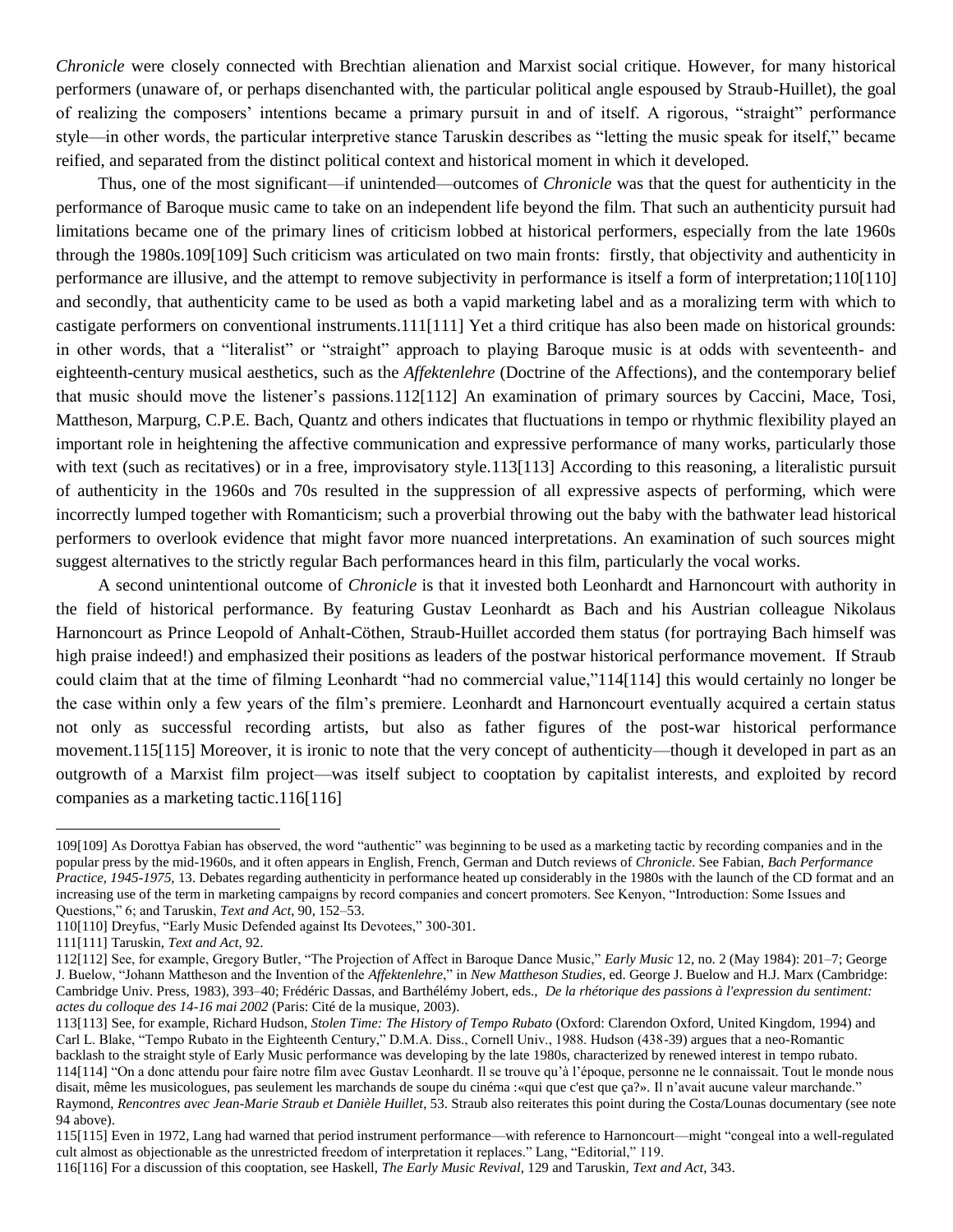The *Chronicle of Anna Magdalena Bach*, as a document from 1968, is thus representative of a defining moment in the Early Music movement, providing insight into the origins of the modern approach to Baroque performance practice. Acknowledging that "Early Music" performing styles have changed over time reminds us that other interpretations of Bach's music are also within the realm of historical possibility. *Chronicle* is also a sobering reminder that, while we may pretend otherwise, both the creation of biography and musical performance are interpretive acts.

1[1] Organized by Hubert Bals, the Cinemanifestatie was held seven times. Bals would later organize the festival Film International, the predecessor of the Rotterdam Film Festival International. Kees Driessen, *Canon van de Nederlandse film* (Utrecht: Stichting Nederlands Film Festival, 2007), 71.

117[2] *The Chronicle of Anna Magdalena Bach*, directed by Jean-Marie Straub and Danièle Huillet, DVD, 93 mins. (New York: New Yorker Video, 2005). The screenplay was published in German (Frankfurt/Main: Verlag Filmkritik, 1969) and French (Toulouse: Éditions Ombres, 1996). In my discussion of the film, I will refer below to the scene structure outlined in the screenplays rather than the DVD track numbers.

118[3] The film shares the title of Esther Meynell's fictional account of Anna Magdalena's life, *The Little Chronicle of Anna Magdalena Bach* (Boston: E.C. Schirmer, 1934). This book, meant to be read as Anna Magdalena's diary, was first published anonymously in 1925, and again (also anonymously) in German in 1957; it did much to popularize interest in Bach and his music. While Straub has denied that the film was based on this work and objected to its romanticized account of Bach's life, Barton Byg has nonetheless pointed out similarities between the events and dialogue in the film and the book. See Barton Byg, *Landscapes of Resistance: The German Films of Danièle Huillet and Jean-Marie Straub* (Berkeley and Los Angeles: University of California Press, 1995), 257.

119[4] Richard Roud, *Jean-Marie Straub* (New York: Viking Press, 1972), 87. Roud (1929-1989) was the first director of the New York Film Festival; a champion of Straub and Huillet's work, he first brought *Chronicle* to American audiences in the fall of 1968. The film also won the German film critics' prize, and the Grand Prize at the London and Prades festivals of 1968. See Byg, *Landscapes of Resistance*, 257.

120[5] I will use "Straub-Huillet" hereafter to refer to this team of directors. As Barton Byg has noted, many critics have assumed that Straub is the primary author of their films because of his outspokenness; however, despite the reluctance of Danièle Huillet (1936-2006) to be interviewed, it is clear that she was an equal partner in the production and direction of all their works. See Barton Byg, *Landscapes of Resistance: The German Films of Danièle Huillet and Jean-Marie Straub* (Berkeley and Los Angeles: University of California Press, 1995), 8-9. A recent documentary on the two directors also makes clear the collaborative nature of their work. See Petro Costa and Thierry Lounas, *Où gît votre sourire enfoui?* DVD videodisc, 204 mins (Lisbon: Assírio & Alvim, 2001).

A version of this paper was read at the American Society for Eighteenth-Century Studies Annual Meeting, Portland, OR, 28 March 2008. For feedback and suggestions on earlier drafts of this article, I am grateful to the reviewers of this journal, Jed Wentz and Aaron S. Allen. I am especially indebted to Edward H. Tarr and Gustav Leonhardt, who graciously shared their recollections of working with Straub and Huillet with me. The interpretations and opinions expressed in this article, however, represent my own perspective. Translations from Dutch, French and German are mine unless otherwise indicated.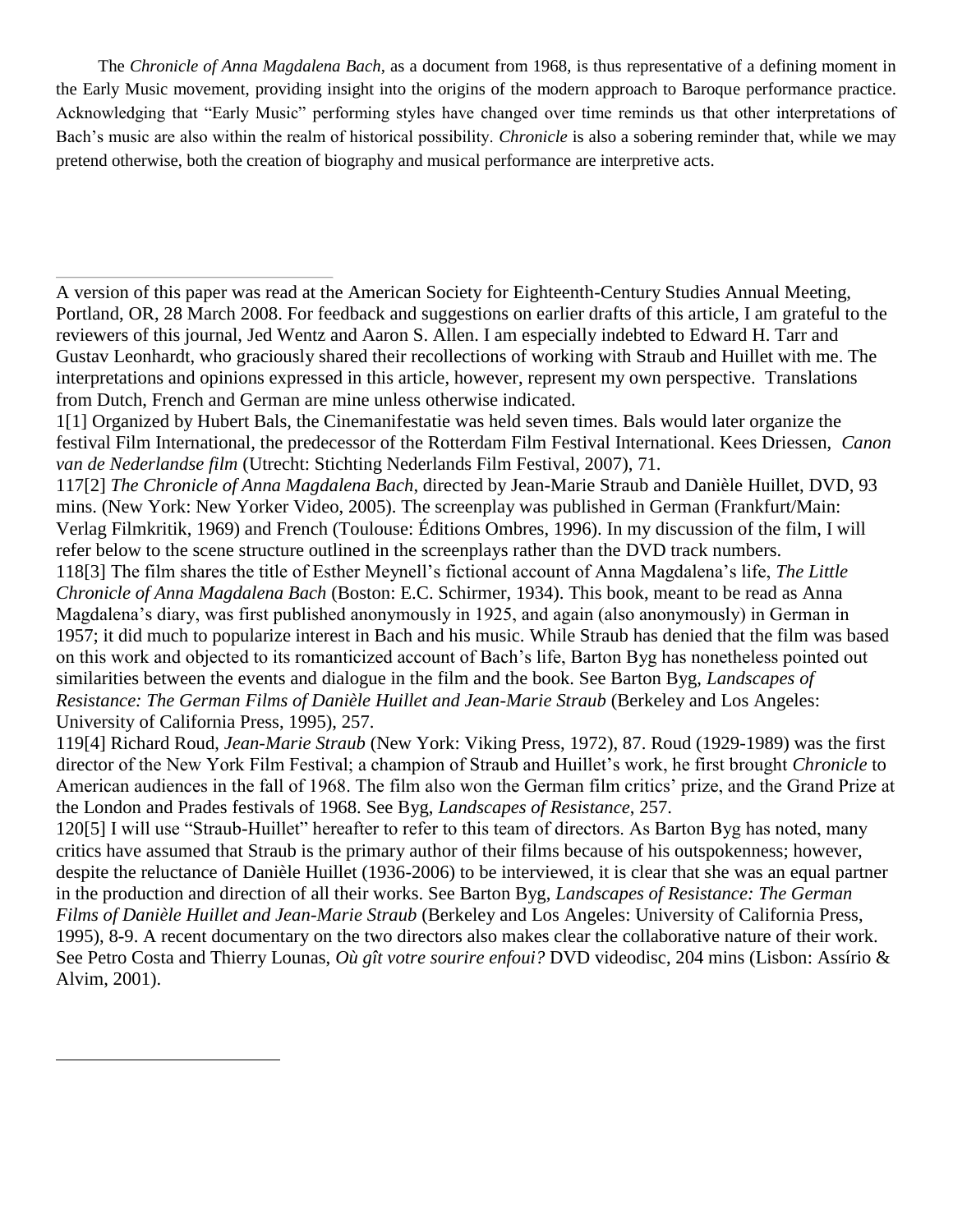121[6] Maureen Turim, "Jean-Marie Straub and Danièle Huillet: Oblique Angles on Film as Ideological Intervention," in *New German Filmmakers: From Oberhausen through the 1970s*, ed. Klaus Phillips (New York: Frederick Ungar, 1984), 339–40. For a discussion of the musical biopic in regard to filmic representations of Chopin, see Ewa Mazierska, "Multifunctional Chopin: The Representation of Fryderyk Chopin in Polish films,‖ *Historical Journal of Film, Radio and Television* 24, no. 2: 254–55.

122[7] Robert Rosenstone, "In Praise of the Biopic," in *Lights, Camera, History: Portraying the Past in Film*, ed. Richard Francaviglia and Jerry Rodnitzky (College Station, TX: Texas A&M University Press, 2007), 15. 123[8] Allen Hughes, "Bach as Seen in His 2nd Wife's Memories," *New York Times*, 20 September 1968, p. 37. For a summary of negative German reviews, see Ursula Böser, *The Art of Seeing, the Art of Listening: The Politics of Representation in the Work of Jean-Marie Straub and Danièle Huillet* (Frankfurt: Lang, 2004), 15- 18; 29-30.

124[9] Penelope Gilliatt, "The Current Cinema: A Report on a Party," *New Yorker* 44, no. 31 (September 21) 1968): 148.

125[10] B. J. Bertina, "Geluidsband met Bach is nog geen film," *Volkskrant*, 5 February 1968, p. 5.

126[11] To make an extreme comparison in regard to special effects and production costs, one might recall that Stanley Kubrick's ground-breaking *2001: A Space Odyssey* also premiered in 1968.

127[12] Roud, *Jean-Marie Straub*, 71. On Godard's financial backing, see Martin Walsh, *The Brechtian Aspect of Radical Cinema*, ed. Keith M. Griffiths (London: British Film Institute, 1981), 42; Andi Engel, "Andi Engel Talks to Jean-Marie Straub, and Danièle Huillet is There Too," *Enthusiasm* 1 (December 1975): 8. Straub received a contribution of 8,000 marks from Godard towards the purchase of film stock for *Chronicle*. He is acknowledged in the published screenplay and in the opening credits of the film.

128[13] For a discussion of Godard's political views, including his involvement in the Maoist, anti-Vietnam and student protest movements in France and the U.S., see Richard Brody, *Everything is Cinema: The Working Life of Jean-Luc Godard* (New York: Metropolitan Books, 2008), 297-364. Although Godard has occasionally employed classical music in his films, he also frequently engages with music and popular culture; his *Sympathy for the Devil*, filmed in 1968, contains significant footage of the Rolling Stones.

129[14] *Week-End* (1968), a humorous and scathing critique of French bourgeois consumerist society, was also viewed at the Utrecht Cinemanifestatie, Berlin and New York Film Festivals; *La Chinoise* (1967), which examines the activities of a Maoist cell, was to have been shown at Cannes, until Godard and other directors, in solidarity with striking students and workers across France, forced the cancellation of the festival. See Brody, *Everything is Cinema*, 330-32.

130[15] A.O. Scott, "The Spirit of '68," *New York Times*, April 27, 2008; www.1968.org.uk (Accessed 13 May 2008). The Lincoln Center festival showed another Straub-Huillet film, *The Bridegroom, the Comedienne and the Pimp* (Der Bräutigam, die Komödiantin und der Zuhälter).

131[16] In part, this is due to the limited circulation of Straub-Huillet's films. Until recently, *Chronicle*, released in 2005 on DVD by New Yorker Video, was the only one of Straub-Huillet's films to be widely available in the U.S.

132[17] James Franklin, *New German Cinema* (Boston: Twayne Publishers, 1983), 77.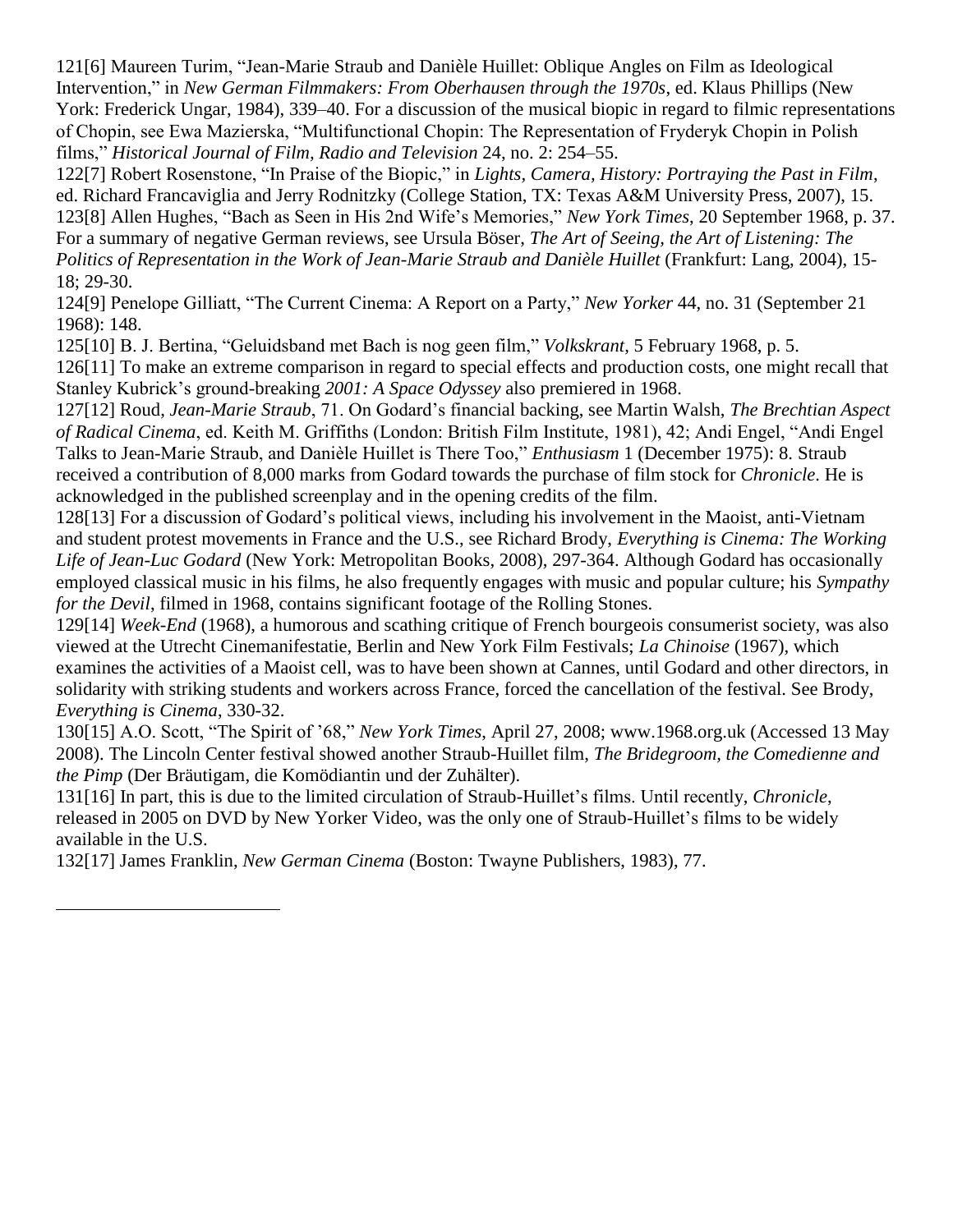133[18] Maureen Turim, ―Écriture blanche: The Ordering of the Filmic Text in *The Chronicle of Anna Magdalena Bach*,‖ *Purdue University Film Studies Annual* (1976): 177–92.

134[19] Scholarly exegeses of *Chronicle* include: Bruce L. Jenkins, "The Counter-Cinemas of Straub/Huillet and Robbe-Grillet,‖ *Purdue University Film Studies Annual* (1976): 144–56; Martin Walsh, *The Brechtian Aspect of Radical Cinema*, edited by Keith M. Griffiths (London: BFI, 1981); Byg, *Landscapes of Resistance*, 51–70; Böser, *The Art of Seeing*.

135[20] The film is discussed briefly in a few recent monographs on film music, including that of Claudia Gorbman, who remarks that the centrality of musical performances to *Chronicle* disrupts narrative continuity, thus proving the exception to her rule that music is usually subordinate and serves primarily to underscore the storyline. See Claudia Gorbman, *Unheard Melodies: Narrative Film Music* (Bloomington and Indianapolis: Indiana University Press, 1987), 13–14. Mervyn Cooke also includes *Chronicle* in the context of a chapter on the use of classical music in film. See Mervyn Cooke, *A History of Film Music* (Cambridge: Cambridge University Press, 2008), 448.

136[21] See, for example, the following articles from the roundtable discussion of music, musicology and film in the Summer 1997 issue of *Musical Quarterly*, in which these and other related issues are addressed: Robert L. Marshall, "Film as Musicology: 'Amadeus, *"" Musical Quarterly* 81, no. 2 (Summer 1997): 173–79; Ellen T. Harris, "Twentieth-Century Farinelli," *Musical Quarterly* 81, No. 2 (Summer 1997): 180-189; Lewis Lockwood, "Film Biography as Travesty: 'Immortal Beloved' and Beethoven," *Musical Quarterly*, Vol. 81, No. 2 (Summer 1997): 190–198; Jeffrey Kallberg, "Nocturnal Thoughts on 'Impromptu," *Musical Quarterly*, Vol. 81, No. 2 (Summer 1997): 199–203.

137[22] Camera indications for each shot are listed in the published screenplay. See, for example, Danièle Huillet and Jean-Marie Straub, *Chronique d'Anna Magdalena Bach* (Toulouse: Éditions Ombres, 1996), 24. The directors sometimes employ panning shots (for example in shooting Bach documents), but elsewhere they usually employ tracking shots to record ensembles.

138[23] Period-instrument performances of the *Brandenburg Concerti* in the late 1960s were still not common, though there were at least three commercially-available recordings at the time, including August Wenzinger's 1953 recording with the Schola Cantorum Basiliensis, and recordings with Nikolaus Harnoncourt and Concentus Musicus Wien (1964), and Collegium Aureum (1965). See Dorottya Fabian, *Bach Performance Practice, 1945-1975: A Comprehensive Review of Sound Recordings and Literature* (Aldershot, UK and Burlington, VT: Ashgate, 2003), 65–68.

139[24] A position against historical performance practice was articulated perhaps most notoriously in 1951 by Theodor W. Adorno in "Bach Defended against His Devotees," in *Prisms*, trans. Samuel and Shierry Weber (London: Spearman, 1967), 133-46.

140[25] For a summary of these debates, see Fabian, *Bach Performance Practice, 1945-1975*, 1-28. In Englishlanguage publications, discourse became particularly heated in the mid-1980s, and is still ongoing. See, for example, Laurence Dreyfus, "Early Music Defended against Its Devotees: A Theory of Historical Performance in the Twentieth Century," *Musical Quarterly* 69, no. 3 (Summer 1983): 297–322; Joseph Kerman, *Contemplating Music: Challenges to Musicology* (Cambridge, MA: Harvard University Press, 1985), 182-217; Nicholas Kenyon, ed., *Authenticity and Early Music: A Symposium* (Oxford: Oxford University Press, 1988); Joseph Kerman, Laurence Dreyfus, Joshua Kosman, John Rockwell, Ellen Rosand, Richard Taruskin, and Nicholas McGegan, "The Early Music Debate: Ancients, Moderns, Postmoderns," *Journal of Musicology* X, no. 1 (Winter 1992): 113–130; Michelle Dulak, "The Quiet Metamorphosis of 'Early Music," *repercussions* 2, no. 2 (Fall 1993): 31–61; Richard Taruskin, *Text and Act: Essays on Music and Performance* (New York and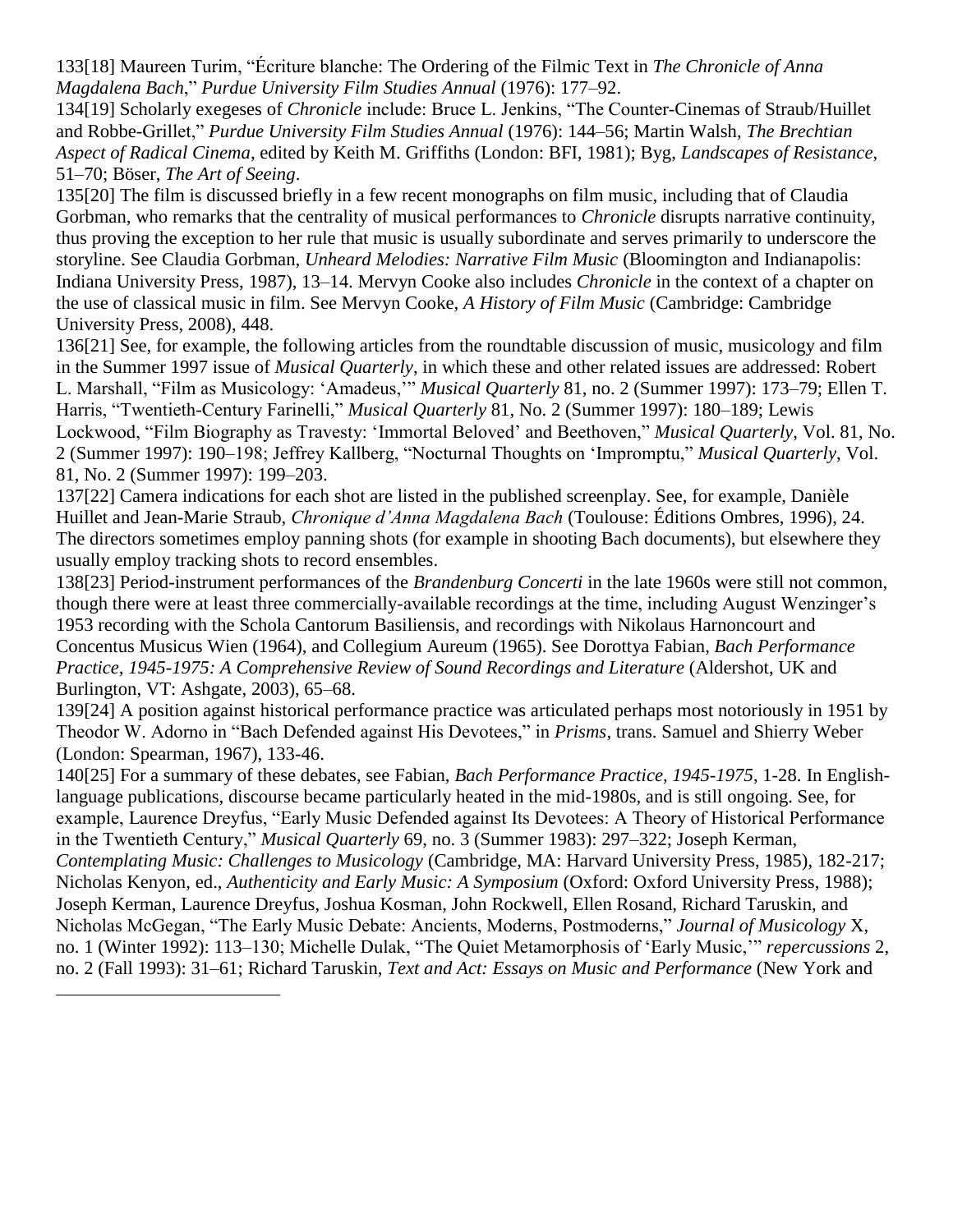Oxford: Oxford Univ. Press, 1995); Peter Kivy, *Authenticities: Philosophical Reflections on Musical Performance* (Ithaca and London: Cornell University Press, 1995); John Butt, *Playing with History: The Historical Approach to Musical Performance* (Cambridge: Cambridge University Press, 2002); Bruce Haynes, *The End of Early Music: A Period Performer's History of Music for the Twenty-First Century* (Oxford and New York: Oxford University Press, 2007).

141[26] See also note 45 below for further discussion of this scene.

142[27] Engel, "Andi Engel Talks to Jean-Marie Straub," 1. Many of the Bach documents employed in the film are included in English translation in *The New Bach Reader: A Life of Johann Sebastian Bach in Letters and Documents*, ed. Hans T. David and Arthur Mendel, revised and enlarged by Christoph Wolff (New York: W.W. Norton, 1998).

143[28] Engel, "Andi Engel Talks to Jean-Marie Straub," 1. See also below for Straub-Huillet's battles with German film subsidy agencies to obtain financing for *Chronicle*.

144[29] Engel, "Andi Engel Talks to Jean-Marie Straub," 9.

 $\overline{a}$ 

145[30] Harry Haskell, *The Early Music Revival: A History*, 2nd ed. (Mineola, NY: Dover, 1996), 124, 158. 146<sup>[31]</sup> Engel, "Andi Engel Talks to Jean-Marie Straub," 9.

147[32] According to one interpretation of the "Short But Most Necessary Draft for a Well-Appointed Church Music," where Bach seems to specify that a choir should have twelve members. This document is included in *The New Bach Reader*, 145–51. More recently, scholars such as Joshua Rifkin and Andrew Parrott have argued for a different interpretation of this document, suggesting that Bach in fact used one voice per part in his cantatas. See Andrew Parrott, *The Essential Bach Choir* (Woodbridge, UK: Boydell Press, 2000).

148[33] Joachim Wolf, Interview with Jean-Marie Straub, *Film* (April 1968): 25. The English translation is by Byg, *Landscapes of Resistance*, 55. Straub and Huillet made similar comments about the lack of availability of period instrument recordings in a 1995 interview in *Cahiers du Cinéma*. As Huillet put it, "... personne n'avait encore joué les cantates et dirigé des choeurs de garçons de cette façon-là" (Nobody had yet played the cantatas and directed boys' choirs in this manner). Jean-Claude Biette, "Bach/Schonberg; Entretien avec Jean-Marie Straub et Danièle Huillet," Cahiers du Cinéma (November 1995): 47.

149[34] Edward H. Tarr notes that (largely unsuccessful) experiments with natural trumpets had begun as early as 1931 by the Kammermusikkreis Scheck-Wenzinger, but that he, in collaboration with Meinl & Lauber and Rainer Egger, developed a "Baroque trumpet" based on several historical models in 1967. See Edward H. Tarr, "Western Trumpet," In *Grove Music Online*, Oxford Music Online,

http://www.oxfordmusiconline.com/subscriber/article/grove/music/49912 (Accessed 23 March 2009). It is not clear whether or not Straub and Huillet were the impetus for developing this instrument, though the year of its production does correspond with the year *Chronicle* was filmed.

150[35] The casting of Harnoncourt here is possibly a humorous reference to his actual noble birth: his full name is *Count* Nikolaus de la Fontaine und d'Harnoncourt-Unverzagt, and he is referred to as a count in the published screenplay's cast listing. See *Chronik der Anna Magdalena Bach* (Frankfurt/Main: Verlag Filmkritik, 1969), 5. August Wenzinger directs the Schola Cantorum Basiliensis, another pioneering period instrument ensemble, which here represents Bach's church orchestra in Leipzig. Bob van Asperen, harpsichordist and former Leonhardt student, also makes a cameo appearance in *Chronicle* as Johann Elias Bach. 151[36] Biette, "Entretien avec Jean-Marie Straub et Danièle Huillet," 47.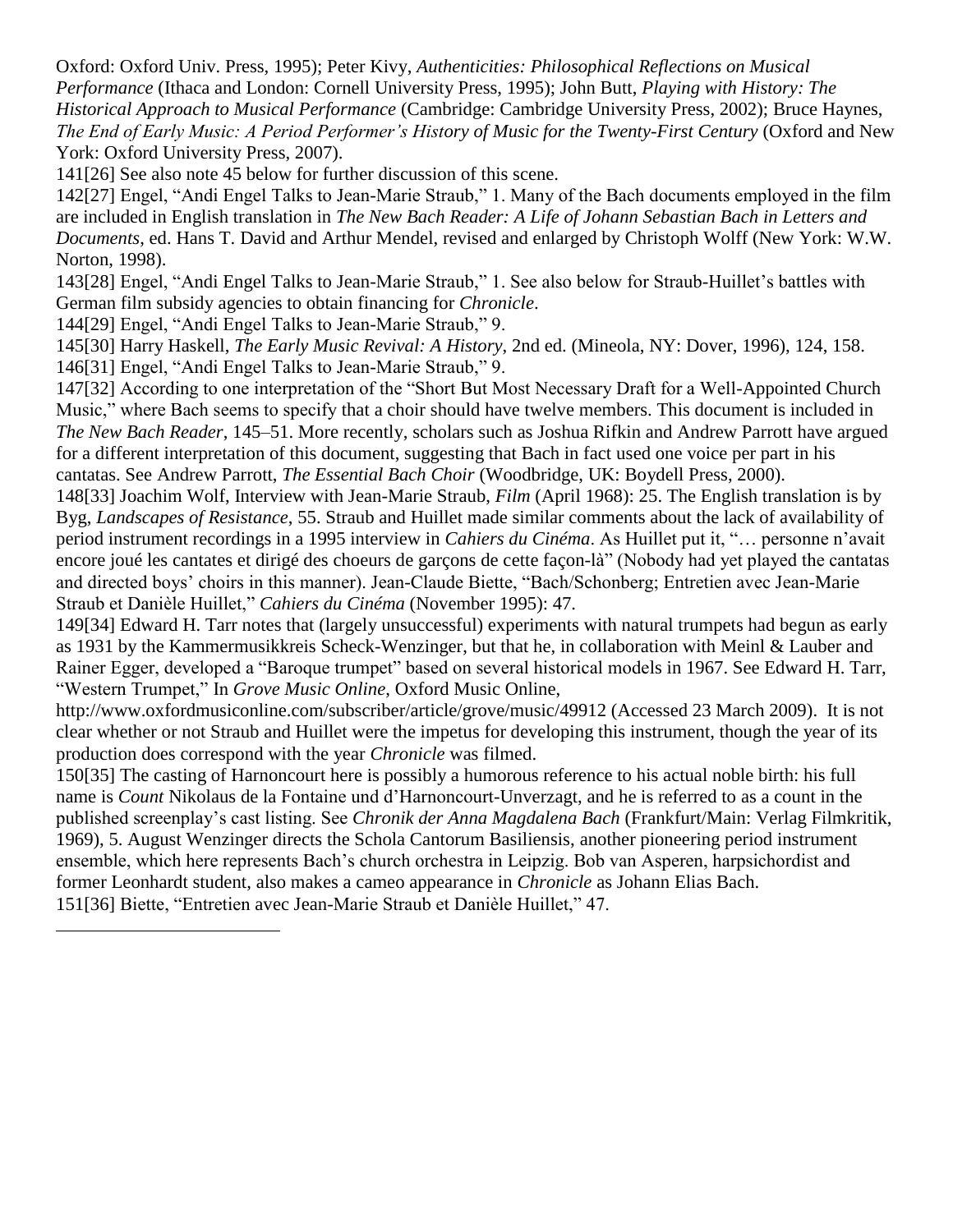152[37] For a summary of such criticism from composers and conductors, see, for example, Colin Lawson and Robin Stowell, *The Historical Performance of Music: An Introduction* (Cambridge: Cambridge University Press, 1999), 11-12.

153[38] Prior to the making of *Chronicle*, Harnoncourt had recorded the Brandenburg Concertos (1964) and orchestral suites (1966), and the *St. John Passion* (1965) for Telefunken. Leonhardt had recorded the Brandenburg Concertos with Collegium Aureum on Harmonia Mundi in 1965; he began recording chamber works Telefunken in the early 1960s. See Fabian, *Bach Performance Practice, 1945-1975*, 39–40. 154[39] Kay Kaufman Shelemay, "Toward an Ethnomusicology of the Early Music Movement: Thoughts on Bridging Disciplines and Musical Worlds," *Ethnomusicology* 45, no. 1 (Winter 2001): 11. Other writers who pinpoint the 1960s' importance to the historical performance movement include Laurence Dreyfus, "Early Music Defended against Its Devotees: A Theory of Historical Performance in the Twentieth Century," *Musical Quarterly* LXIX, no. 3 (Summer 1983): 310, 320; Joel Cohen and Herb Snitzer, *Reprise: The Extraordinary Revival of Early Music* (Boston: Little, Brown, 1985), 61; Nicholas Kenyon, "Introduction: Some Issues and Questions", in *Authenticity and Early Music: A Symposium* (Oxford and New York: Oxford University Press, 1988), 2-3; Robert Philip, *Performing Music in the Age of Recording* (New Haven and London: Oxford University Press, 2004), 204; Bruce Haynes, *The End of Early Music* (Oxford and New York: Oxford University Press, 2007), 40–41.

155[40] The Bach cantata project, while it marked the beginning of a longstanding collaboration, was not Leonhardt's first production with Erichson. In Fall 1962, he had produced a recording of Bach's Concerto in A Minor for Four Harpsichords, BWV 1065 with the Leonhardt Consort. For more on Leonhardt and Erichson's relationship, see Thomas Otto und Stefan Piendl, *Erst mal schön ins Horn tuten: Erinnerungen eines Schallplattenproduzenten* (Regensburg: Con Brio, 2007), 113. Leonhardt's appearance in *Chronicle* is specifically mentioned on page 108.

156[41] See, for example, Rosalind Delmar, "Chronik der Anna Magdalena Bach," *Monthly Film Bulletin* 37 no. 432/443 (1970): 96; Susan Dermody, "Jean-Marie Straub and Danièle Huillet: The Politics of Film Practice,‖ *Cinema Papers* 3, no. 10 (September 1976): 130; Böser, *The Art of Seeing*, 31.

157[42] As Straub tellingly related in a 1995 interview, "We don't want any stereo in our films. Something needs to separate us from Godard." Biette, "Entretien avec Jean-Marie Straub et Danièle Huillet," 49. 158[43] "Direct Sound: An Interview with Jean-Marie Straub and Danièle Huillet," trans. Bill Kavaler, in *Film Sound: Theory and Practice*, edited by Elisabeth Weis and John Belton (New York: Columbia University Press, 1985), 150. The editors note that this interview was originally published in *Cahiers du Cinéma*, though no further bibliographic information is given. References to Italy in the above passage suggest that the interview took place after Straub and Huillet moved to Rome in 1969.

159[44] That period instrument performers are overly-reliant on editing technology to splice together performances has been a longstanding critical complaint. For a summary, see Robert Philip, *Performing Music in the Age of Recording* (New Haven, CT: Yale University Press, 2004), 224–25 and Fabian, *Bach Performance Practice, 1945-1975*, 39–40.

160[45] As the trumpet player Edward H. Tarr, who performs in *Chronicle* as Bach's principal trumpeter Gottfried Reiche, related, "... I can tell you that the entire recording situation was nerve-racking, since Straub did not believe in splicing…and insisted that if there were any mistakes, we had to go back to the beginning of a given number. We began that cantata [BWV 215] chorus over 20 times! Either somebody, including us trumpeters, made a ‗clam', or still more often the chorus got out of tune. It did not help us psychologically to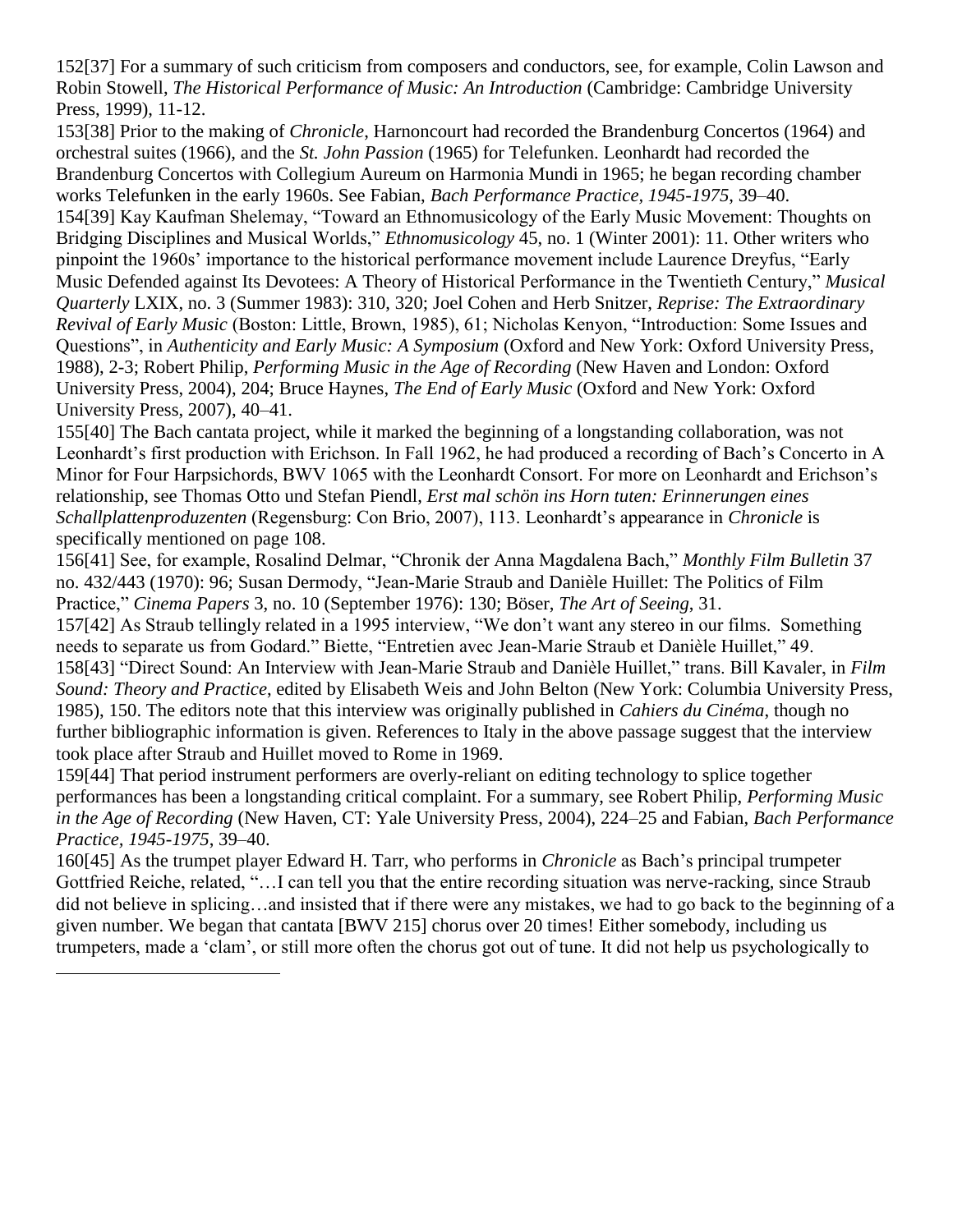know that this was the last work that Gottfried Reiche played, for he collapsed in the street and died the following day back in 1734...". Edward H. Tarr, personal communication, 25 March, 2009.

161[46] Delmar, "Chronik der Anna Magdalena Bach."

 $\overline{a}$ 

162[47] Turim, "Jean-Marie Straub and Danièle Huillet," 340.

163[48] Friedrich Hommel, "Le Martyr de Saint-Jean-Sébastien: Anmerkungen eines Musikkritikers zu Straubs Chronik der Anna Magdalena Bach,‖ *Film* (May 1968): 31.

164[49] James Oestreich, "Critic's Notebook: With Bach as Point and Counterpoint," *New York Times*, 1 April, 2000, B7.

165[50] Jean-Marie Straub, "Sur *Chronique d'Anna Magdalena Bach," Cahiers du cinéma* 193 (September 1967): 58. This essay was reproduced in the introduction to the French script of *Chronicle* (Toulouse: Editions Ombres, 1996), 9-18. Danièle Huillet remarks in a footnote that this essay originated as an interview, conducted in German with Enno Patalas, and edited and printed in the November 1966 issue of *Filmkritik* (Munich). The essay's goal was to help raise funds for the film's production.

166[51] I am grateful to Jed Wentz for pointing this out to me. As Byg notes, Straub-Huillet frequently use nonnative speakers in their films as an alienation effect and to highlight the act of filmmaking as a form of translation. See Byg, *Landscapes of Resistance*, 199-214. In the case of *Chronicle*, the specific function of this alienation effect—and of Leonhardt's non-Germanness—will be clarified below.

167[52] Penelope Gilliat, the *New Yorker* critic, remarks thusly: "Considering the stark pedantry of the film, is there a source for making Anna Magdalena so draggy? I suspect the film of contributing to that. Bach himself is no ball of fun, though an arctic smile plays round his lips when he gets to a pleasing bit in his own music." James Oestreich of the *New York Times* was similarly unimpressed, noting, "That the gaunt Mr. Leonhardt looks undernourished in the role is the least of the problems. In its dead—truly dead—earnestness, the film joins the ranks of cinematic howlers based on composers' biographies."

168[53] This Dutch-language documentary from 1968 was restored by the Nederlands Instituut voor Beeld en Geluid and is included as the bonus "Making of" Featurette with the New Yorker Films DVD. The VARA, Vereniging van Arbeiders Radio-Amateurs, or Society of Workers' Radio Amateurs, was the broadcasting arm of the Social Democratic Workers Party (SDAP).

169[54] The shot is referred to as scene 106 in the documentary, but I have adjusted the numbering to reflect the published screenplay.

170[55] This section occurs at 4:03 in the documentary. The English translation of the original spoken Dutch and German is that provided in the subtitles. I have provided the original language in square brackets where it may clarify the meaning of the text.

171[56] ―…notre travail sur le découpage ait consisté principalement à effacer toute trace d'intentions, d'expression." Straub, "Sur *Chronique d'Anna Magdalena Bach*," 58.

172[57] This is not to say that all of these artists' recorded performances on disc are similarly uninflected quite the contrary—but rather that it is a common characteristic of the performances in this particular film. 173[58] Paul Henry Lang, "Editorial," *Musical Quarterly* 58, no. 1 (January 1972): 118, 124. Lang's critique is all the more striking, considering Harnoncourt's reception by other critics as especially radical and daring. See,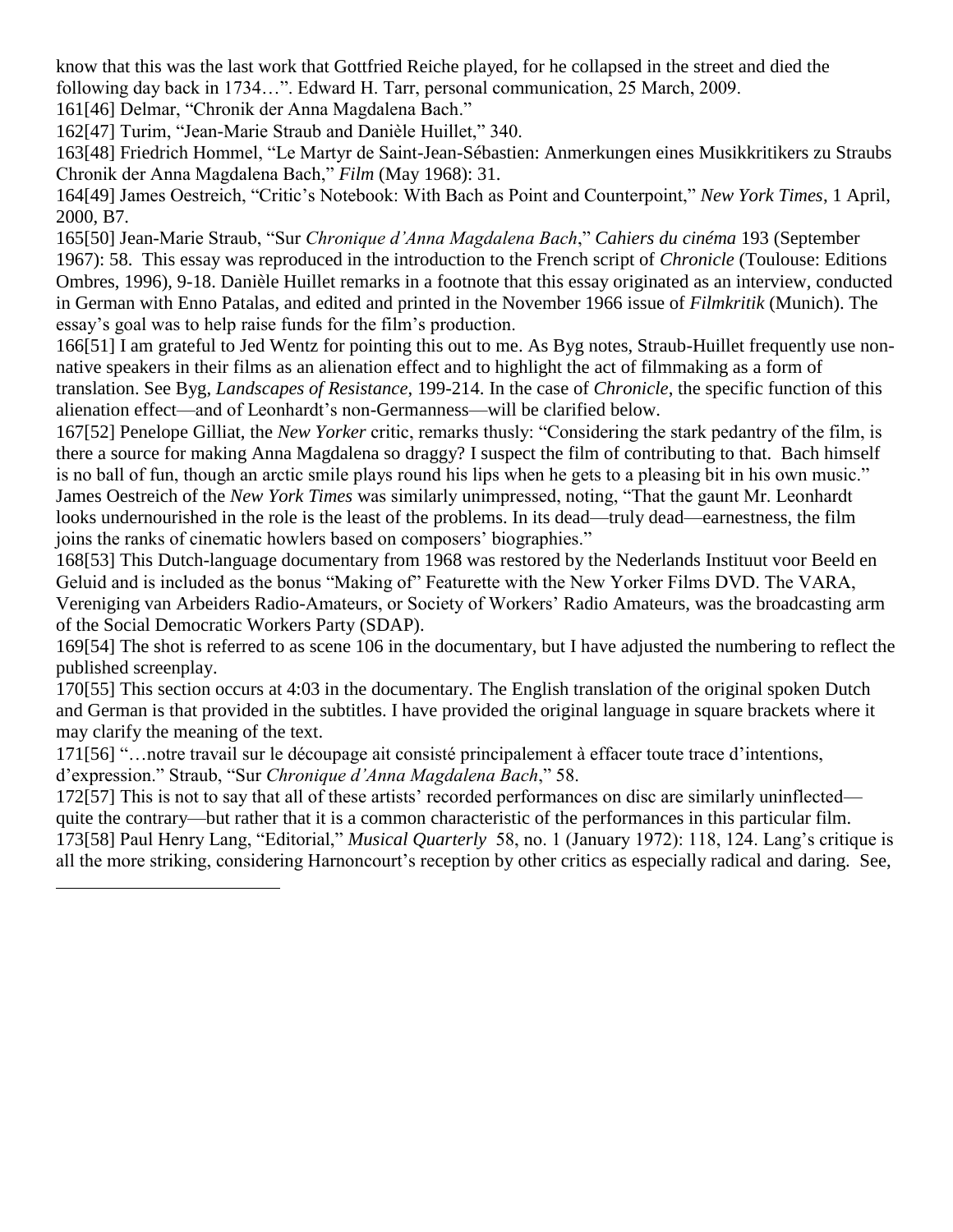for example, Taruskin, "Facing Up, Finally, to Bach's Dark Vision," in *Text and Act*, 307–15 and Nicholas Kenyon, "Introduction: Some Issues and Questions," in *Authenticity and Early Music: A Symposium* (Oxford and New York: Oxford University Press, 1988), 4–5. Kenyon cites Harnoncourt's 1968 *B Minor Mass* recording as particularly revolutionary.

174[59] Laurence Dreyfus, "Early Music Defended against Its Devotees," 319–20; Susan McClary, "The Blasphemy of Talking Politics during Bach Year," in *Music and Society: The Politics of Composition, Perofrmance and Reception*, ed. Richard Leppert and Susan McClary (Cambridge: Cambridge University Press, 1987), 61; Taruskin, *Text and Act*; and comments by Dreyfus and Taruskin especially in "The Early Music Debate: Ancients, Moderns, Postmoderns."

175[60] Taruskin, *Text and Act*, 60 and 90–154.

176[61] Le travail, pour moi, quand j'écris un decoupage, c'est d'arriver à un cadre qui soit complètement vide, pour que je sois sûr de ne plus avoir absolument aucune intention, de ne plus pouvoir en avoir quand je tourne. Je suis toujours en train d'éliminer toutes les intentions—les volontés d'expression. C'est cela le cadre du découpage. Strawinsky a dit: «Je sais bien que la musique est incapable d'exprimer quoi que ce soit.» Je suis de l'avis qu'un film aussi. Straub, "Sur *Chronique d'Anna Magdalena Bach*," 57. Straub also refers to this same Stravinsky quote in Engel, "Andi Engel Talks to Jean-Marie Straub," 14. The original quote appears in Igor Stravinsky, *An Autobiography* (New York: W. W. Norton, 1962 [original edition Simon and Schuster, 1936]), 53.

177[62] Taruskin, *Text and Act*, 74–75.

178[63] Böser, *The Art of Seeing*, 13; Byg, *Landscapes of Resistance*, 24; Jenkins, "The Counter-Cinemas of Straub/Huillet and Robbe-Grillet"; Walsh, *The Brechtian Aspect of Radical Cinema*.

179[64] Martin Brady, "Brecht and Film," in *The Cambridge Companion to Brecht*, ed. Peter Thomson and Glendyr Sacks (Cambridge: Cambridge Univ. Press, 2006), 297–317.

180[65] For more on the pleasure-unpleasure dialectic in Straub-Huillet's films, see Jenkins, 149.

181[66] Michael Gilbert has noted that Brecht himself greatly admired Bach's music and considered it an antidote to the narcotic excesses of late German Romantic composers such as Wagner and Strauss. See Michael John Tyler Gilbert, *Bertolt Brecht's Striving for Reason, Even in Music: A Critical Assessment* (New York: Peter Lang, 1988), 14–16; 258. As Gilbert further notes, "In general, it should not be forgotten that Brecht's reaction to the use of music as a narcotic was not merely the reflection of some purely artistic or aesthetic doctrine of rationality and sobriety, but rather a measure of his conviction that the present condition of Western civilization called for an aesthetic posture on the part of both the producers and consumers of culture which rejects passive aesthetic contemplation and pleasure for its own sake in favor of an active process of reasoning and learning from which a progressive transformation of society is to result" (259).

182[67] Biette, "Entretien avec Jean-Marie Straub et Danièle Huillet," 49.

183[68] Byg, *Landscapes of Resistance*, 55.

184[69] Böser, *The Art of Seeing*, 31.

 $\overline{a}$ 

185[70] Caryl Flinn, *The New German Cinema: Music, History and the Matter of Style* (Berkeley and Los Angeles: University of California Press, 2004), 2. For a summary of Adorno's views on Baroque music and the fledgling historical performance movement, see Dreyfus, "Early Music Defended against Its Devotees," 300-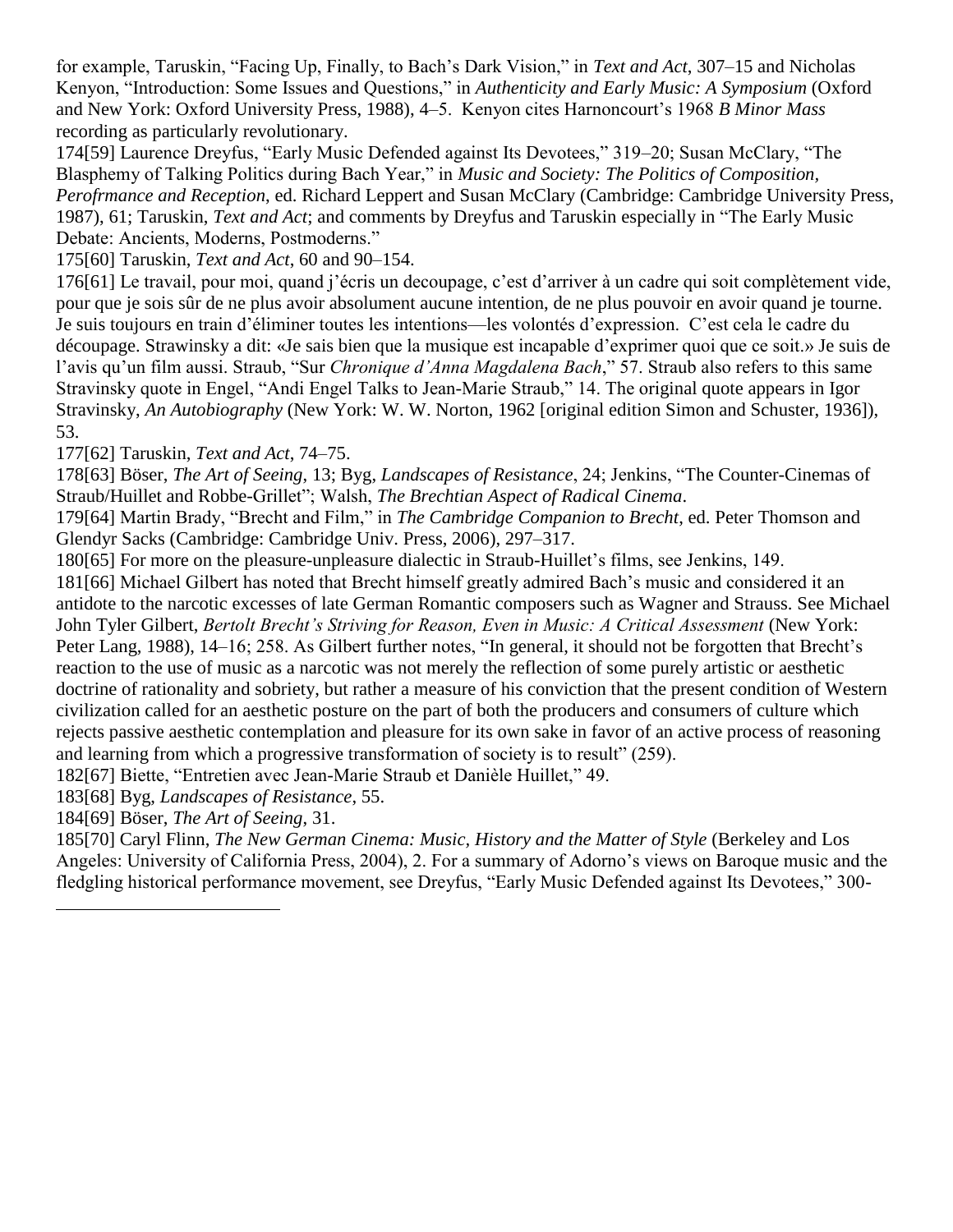303. Adorno is also cited in a contemporary review of *Chronicle* by Klaus Eder, "Der wiedergefundene Barock,‖ *Film* (April 1968): 28.

186[71] ―Bach est pour moi l'un des derniers personnages de l'histoire de la culture allemande chez lequel il n'y a pas encore divorce entre ce qu'on appelle artiste et intellectuel; on ne trouve pas trace chez lui de romantisme - on sait ce qui est en partie sorti du romantisme allemand; il n'y a pas chez lui la moindre séparation entre l'intelligence, l'art et la vie, pas de conflit non plus entre la musique «profane» et «sacrée», chez lui tout était sur le même plan. Pour moi Bach c'est le contraire de Goethe." Straub, "Sur *Chronique d'Anna Magdalena Bach*," 58.

187[72] Byg, *Landscapes of Resistance*, 35–39.

188[73] Byg, *Landscapes of Resistance*, 71.

189[74] "Um daraus einen Witz zu machen, habe ich gesagt, ich mache jetzt wieder einen Film über die unbewältigte deutsche Vergangenheit." Jean-Marie Straub, Interview with Joachim Wolf, *Film* (April 1968): 25.

190[75] "Ich bin ahnungslos und unbelastet gewesen. Erst allmählich und mit den Jahren habe ich erfahren, daß Bach zu den Kulturgütern der Nation zählt..." Jean-Marie Straub, Interview with Joachim Wolf, *Film* (April 1968): 25.

191[76] For a discussion of Bach's appropriation by the Nazis, see Pamela Potter, *Most German of the Arts: Musicology and Society from the Weimar Republic to the End of Hitler's Reich* (New Haven and London: Yale University Press, 1998), 180, 187, 205–6, 215–16, 220–222.

192[77] Linda Schulte-Sasse, *Entertaining the Third Reich: Illusions of Wholeness in Nazi Cinema* (Durham and London: Duke University Press, 1996), 32.

193[78] Jo Fox, *Film Propaganda in Britain and Nazi Germany: World War II Cinema* (Oxford and New York: Berg, 2007, 200–4.

194[79] Schulte-Sasse, *Entertaining the Third Reich*, 28-31; 147-55.

195[80] Schulte-Sasse, *Entertaining the Third Reich*, 149.

 $\overline{a}$ 

196[81] Schulte-Sasse, *Entertaining the Third Reich*, 203-228.

197[82] Hilmar Hoffmann, *The Triumph of Propaganda: Film and National Socialism, 1933-1945*, trans. John A. Broadwin and V. R. Berghahn (Providence and Oxford: Berghahn Books, 1996), 104.

198[83] Hoffmann, *The Triumph of Propaganda*, 103; Schulte-Sasse, *Entertaining the Third Reich*, 32.

199[84] Le film sera vraiment le contraire de ce que j'ai lu hier sur un panneau du «Theatiner Filmkunst» à propos du film sur Friedmann [*sic*] Bach et que j'ai noté: «Sa musique et celle de son père donnent au film une abondance de sommets musicaux impressionnants.» Straub, "Sur *Chronique d'Anna Magdalena Bach*," 56. 200[85] Julia Knight, *New German Cinema: Images of a Generation* (London and New York: Wallflower, 2004), 10-13.

201[86] See Byg, *Landscapes of Resistance*, 52-54. Straub discusses the struggle to obtain funding at length in Joachim Wolf, Interview with Jean-Marie Straub, *Film* (April 1968): 25-26 and Engel, "Andi Engel Talks to